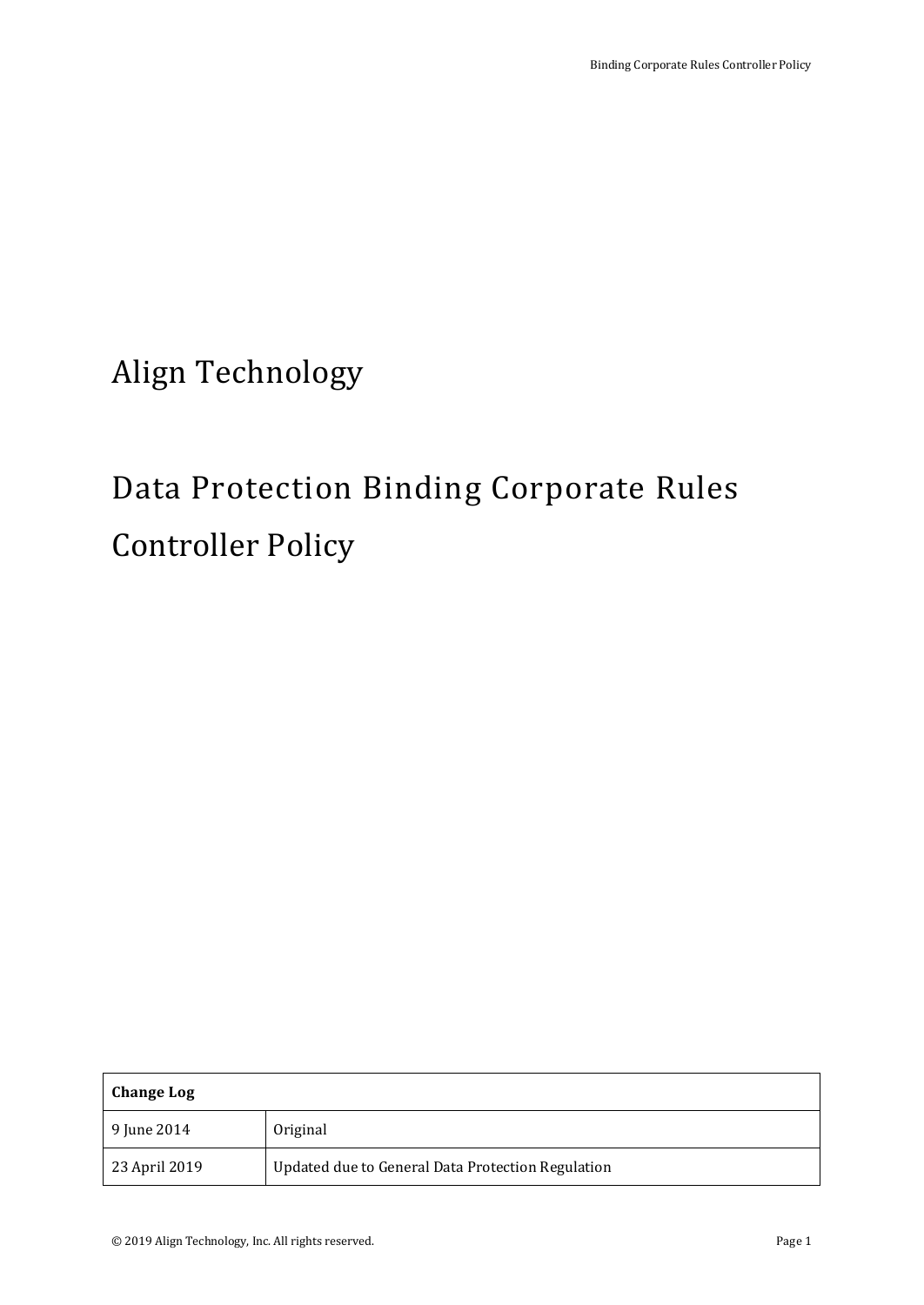## **Contents**

| <b>INTRODUCTION</b>                    |  |
|----------------------------------------|--|
| <b>PART I: BACKGROUND AND ACTIONS</b>  |  |
| <b>PART II: CONTROLLER OBLIGATIONS</b> |  |
| <b>PART III: APPENDICES</b>            |  |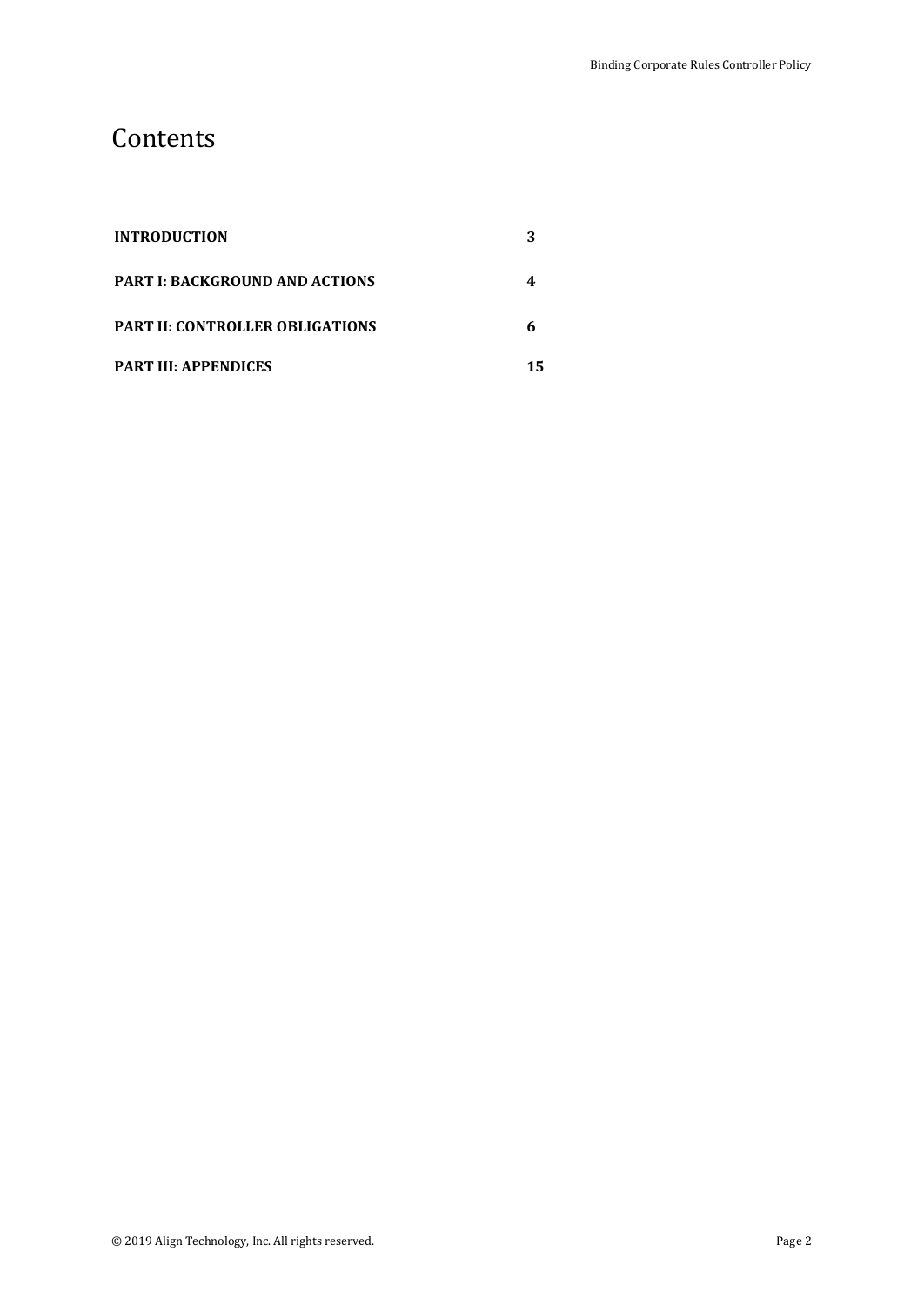### **INTRODUCTION TO THIS POLICY**

This Data Protection Binding Corporate Rules Controller Policy ("**Policy**") establishes Align's approach to the protection and management of personal information globally by Align group members listed at [www.aligntech.com](http://www.aligntech.com/) ("**Group Members**"), when collecting and using that information for their own purposes.

### **Scope of this Policy**

This Policy applies when we process personal information as a controller and transfer personal information between Group Members. The standards described in the Controller Policy are worldwide standards that apply to all Group Members when processing personal information as a controller. As such, this Policy applies regardless of the origin of the personal information that we process, the country in which we process personal information, or the country in which a Group Member is established.

### **Types of personal information within the scope of this Policy**

This Policy applies to all personal information that we process as a controller including personal information processed in the course of business activities, employment administration and vendor management – such as:

- **Human resources data**: including personal information of past and current employees, individual consultants, independent contractors, temporary staff and job applicants;
- **Customer relationship management data**: including personal information relating to physicians who use our services;
- **Marketing data**: including personal information relating to patients and physicians who we market our services to; and
- **Supply chain management data**: including personal information of individual contractors and of account managers and staff of third party suppliers who provide services to us.

#### **Our collective responsibility to comply with this Controller Policy**

All Group Members and their staff must comply with and respect this Policy when collecting and using personal information for their own purposes, irrespective of the country in which they are located.

This Policy does not replace any specific data protection requirements that might apply to a business area or function.

#### **Management commitment and consequences of non-compliance**

Align's management is fully committed to ensuring that all Group Members and their staff comply with this Policy at all times. Non-compliance may cause Align to be subject to sanctions imposed by competent data protection authorities and courts, and may cause harm or distress to individuals whose personal information has not been protected in accordance with the standards described in this Policy.

In recognition of the gravity of these risks, staff members who do not comply with this Policy will be subject to disciplinary action, up to and including dismissal.

### **Where will this Controller Policy be made available?**

This Policy will be published on the website accessible at [www.aligntech.com.](http://www.aligntech.com/)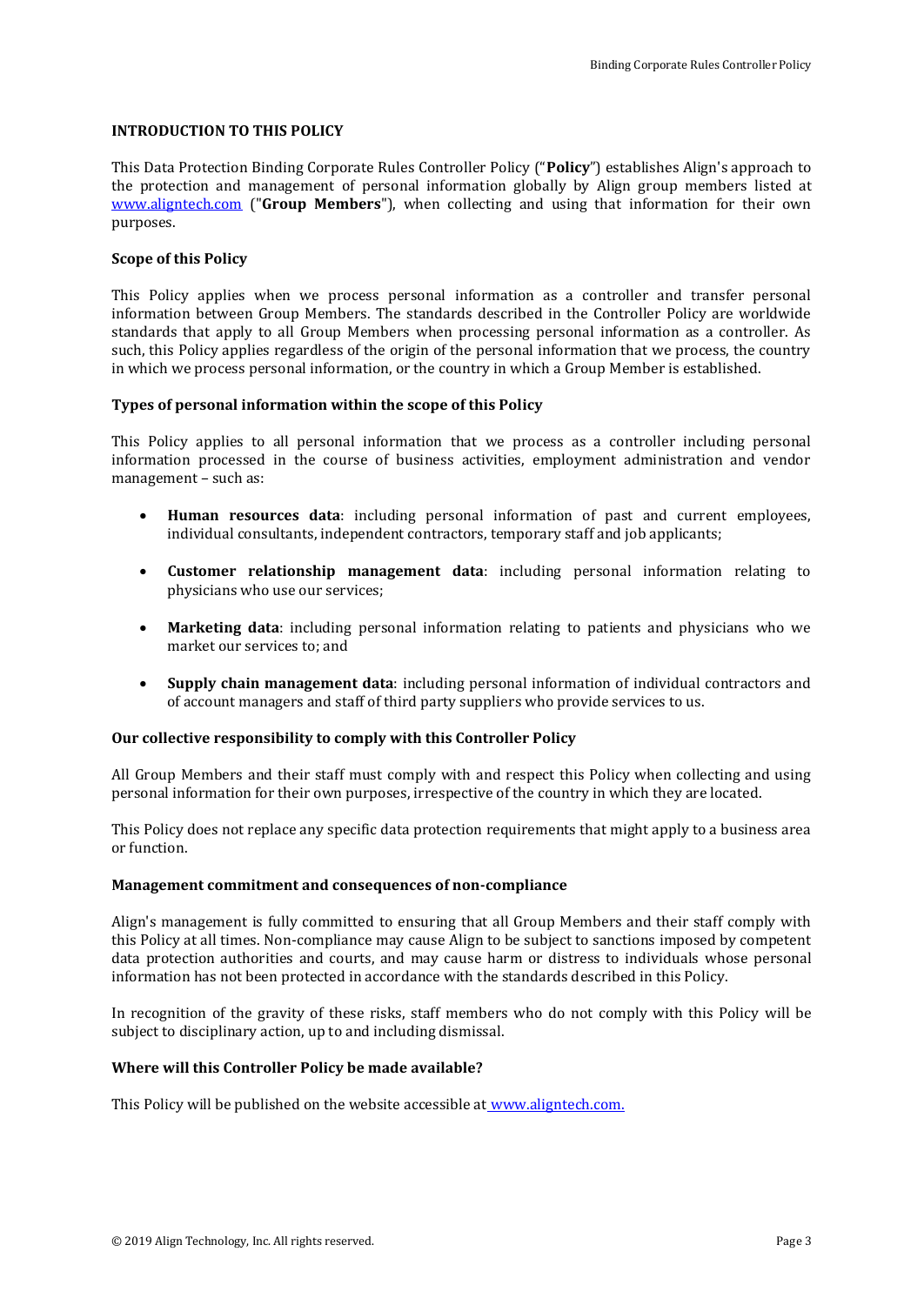### **PART I: BACKGROUND AND ACTIONS**

### **WHAT IS DATA PROTECTION LAW?**

Data protection law gives people the right to control how their "**personal information**" <sup>1</sup> is used. When Align collects and uses the personal information of consumers, physicians, employees and suppliers this is covered and regulated by data protection law.

Under data protection law, when an organisation collects, uses or transfers personal information for its own purposes, that organisation is deemed to be a *controller* of that information and is therefore primarily responsible for meeting the legal requirements. When, on the other hand, an organisation collects and/or uses information on behalf of a third party (for example, to provide a service), that organisation is deemed to be a *processor* of the information and the third party will be primarily responsible for meeting the legal requirements.

### **HOW DOES DATA PROTECTION LAW AFFECT ALIGN INTERNATIONALLY?**

Data protection law does not allow the transfer of personal information to countries outside Europe<sup>2</sup> that do not ensure an adequate level of data protection. Some of the countries in which Align operates are not regarded by European data protection authorities as providing an adequate level of protection for individuals' data privacy rights.

### **WHAT IS ALIGN DOING ABOUT IT?**

In order to comply with the law, Align must take proper steps to ensure that its use of personal information on an international basis is safe and, hence, lawful. The purpose of this Policy, therefore, is to set out a framework to satisfy the standards contained in European data protection law and, as a result, provide an adequate level of protection for all personal information used and collected in Europe and transferred from Group Members within Europe to Group Members outside Europe.

Align will apply this Policy globally where Align collects and uses personal information both manually and by automatic means when the personal information relates to consumers, physicians, employees and suppliers.

This Policy applies to all Group Members and their staff worldwide and requires that Group Members who collect, use or transfer personal information as a controller must comply with the Rules set out in **Part II** of this Policy together with the policies and procedures set out in the appendices in **Part III** of this Policy.

For completeness, Group Members must comply with the Data Protection Binding Corporate Rules Processor Policy when they collect, use or transfer personal information as a processor. Some Group Members may act as both a controller and a processor and must therefore comply with this Policy and also the Data Protection Binding Corporate Rules Processor Policy as appropriate.

#### **FURTHER INFORMATION**

-

If you have any questions regarding the provisions of this Policy, your rights under this Policy or any other data protection issues you can contact Align's Data Protection Officer at the address below who will either deal with the matter or forward it to the appropriate person or department within Align.

Attention: Data Protection Officer<br> **Fixacy@aligntech.com Email: [Privacy@aligntech.com](mailto:Privacy@aligntech.com) Address: Align Technology B.V, Arlandaweg 161, 1043 HS Amsterdam, The Netherlands**

<sup>&</sup>lt;sup>1</sup> Personal information means any information relating to an identified or identifiable natural person in line with the definition of "personal data" in the General Data Protection Regulation 2016/679.

<sup>&</sup>lt;sup>2</sup> For the purpose of this Policy reference to Europe means the European Economic Area and Switzerland.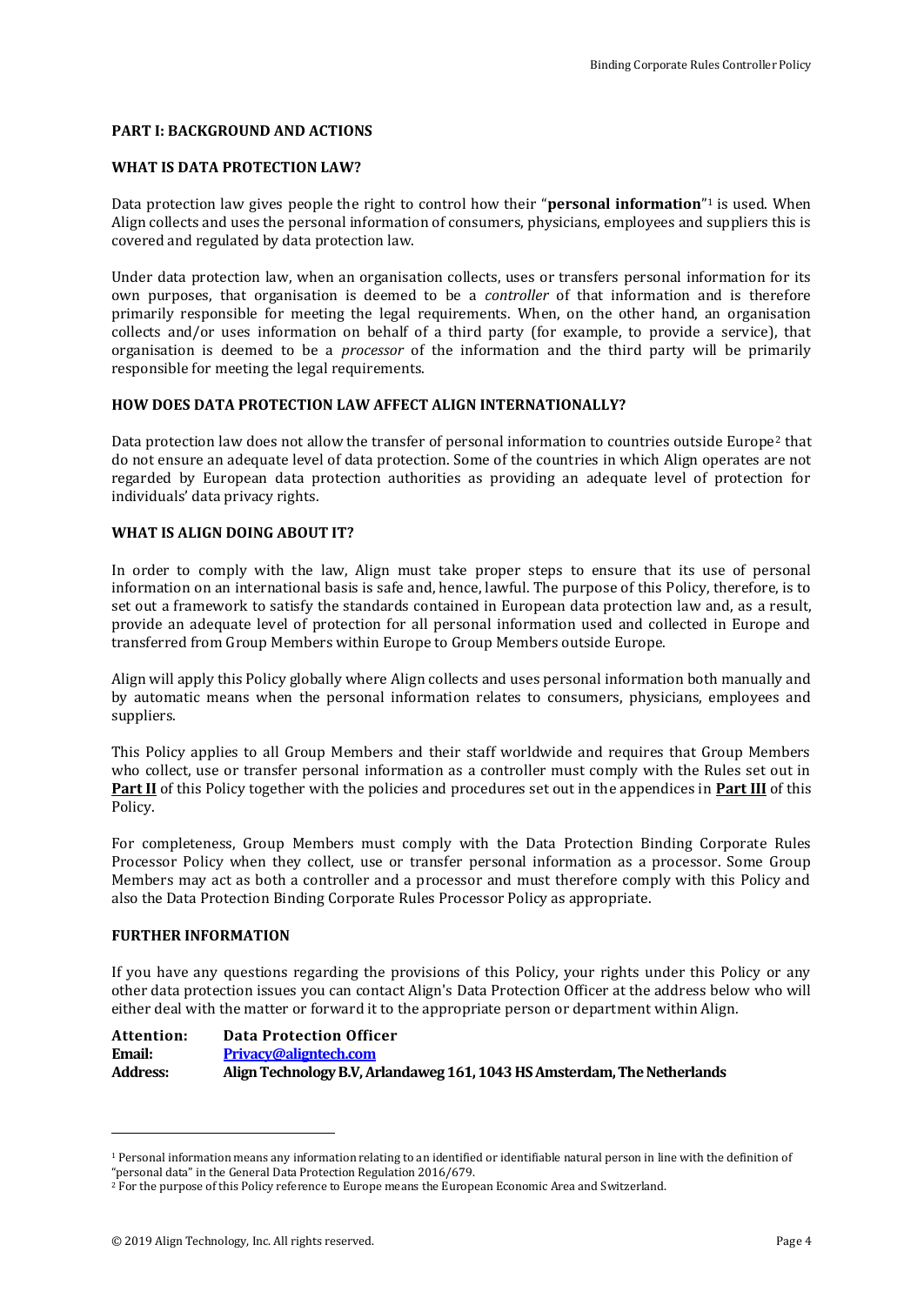The Data Protection Officer is responsible for ensuring that changes to this Policy are communicated to the Group Members and to individuals whose personal information is collected and used by Align.

If you are unhappy about the way in which Align has used your personal information, Align has a separate complaint handling procedure which is set out in Part III, Appendix 4.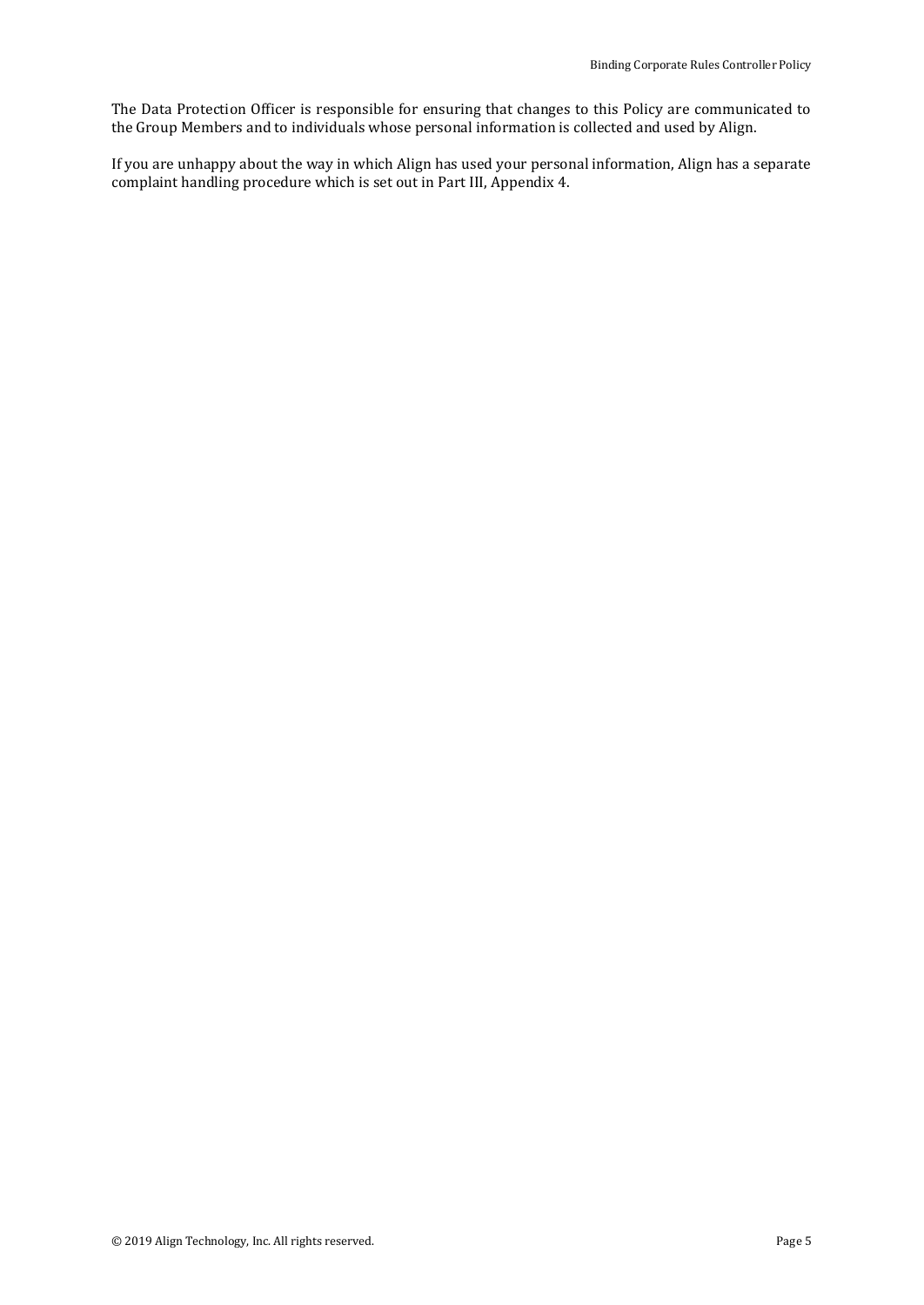### **PART II: CONTROLLER OBLIGATIONS**

This Policy applies in all cases where a Group Member collects, uses and transfers personal information as a controller.

Part II of this Policy is divided into three sections:

- Section A addresses the basic principles of European data protection law that a Group Member must observe when it collects, uses and transfers personal information as a controller.
- Section B deals with the practical commitments made by Align to the European data protection authorities in connection with this Policy.
- Section C describes the third party beneficiary rights that Align has granted to individuals under Part II of this Policy.

### **SECTION A: BASIC PRINCIPLES**

### **RULE 1 – COMPLIANCE WITH LOCAL LAW**

**Rule 1 – Align will first and foremost comply with local law where it exists.**

As an organisation, Align will comply with applicable legislation relating to personal information (e.g. in Europe, the Europe's General Data Protection Regulation 2016/679 and any local law supplementing it as amended or replaced from time to time) and will ensure that where personal information is collected and used this is done in accordance with applicable local law.

Where there is no law or the law does not meet the standards set out by the Rules in this Policy, Align's position will be to collect and use personal information adhering to the Rules in this Policy.

### **RULE 2 – ENSURING FAIRNESS AND TRANSPARENCY AND USING PERSONAL INFORMATION FOR A KNOWN PURPOSE ONLY**

**Rule 2A – Align will explain to individuals, at the time their personal information is collected, how that information will be used.**

Align will ensure that individuals are told in a concise, transparent, intelligible and easily accessible form, using clear and plain language, (usually by means of a privacy statement) how their personal information will be used. The information that Align has to provide includes the following (**Fair Information Disclosures**):

- the identity of the data controller and its contact details;
- the contact details of the data protection officer;
- the purposes of the processing for which the personal information are intended as well as the legal basis for the processing;
- where the processing is based on Align's or a third party's legitimate interests, the legitimate interests pursued by Align or by the third party;
- the recipients or categories of recipients of their personal information (if any);
- where applicable, the fact that a Group Member in Europe intends to transfer personal information to a third country or international organisation outside of Europe, and the measures that the Group Member will take to ensure the personal information remains protected in accordance with European Union law.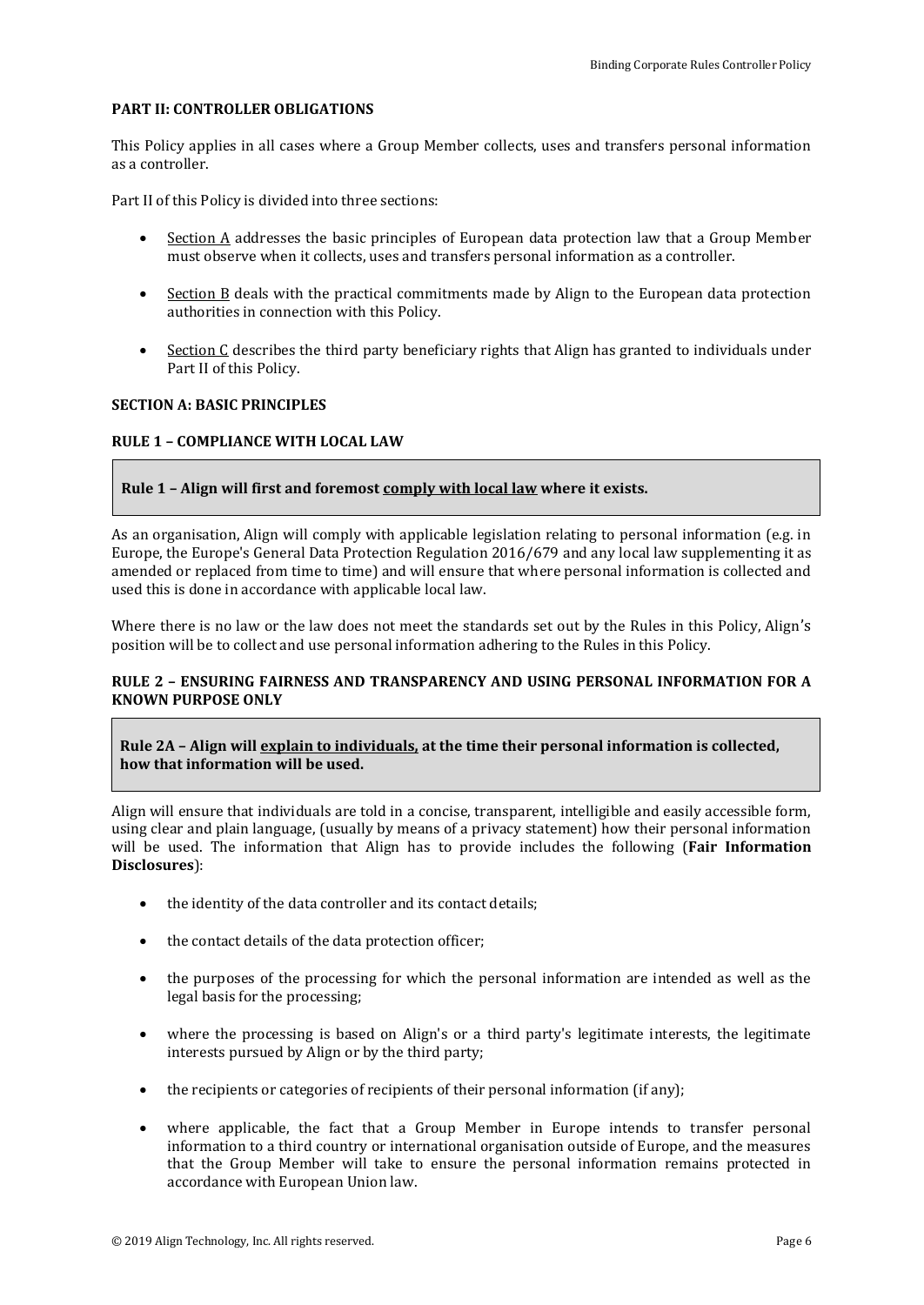In addition to the information above, Align shall, at the time when personal information are obtained, provide individuals with the following further information necessary to ensure fair and transparent processing:

- the period for which the personal information will be stored, or if that is not possible, the criteria used to determine that period;
- information about the individuals' rights to request access to, rectify or erase their personal information, as well as the right to restrict or object to the processing, and the right to data portability;
- where the processing is based on consent, the existence of the right to withdraw consent at any time, without affecting the lawfulness of processing based on consent before its withdrawal;
- the right to lodge a complaint with the competent supervisory authority;
- whether the provision of personal information is a statutory or contractual requirement, or a requirement necessary to enter into a contract, as well as whether the individual is obliged to provide the personal information and of the possible consequences of failure to provide such information;
- the existence of automated decision-making, including profiling, and, where such decisions may have a legal effect or significantly affect the individuals whose personal information are collected, any meaningful information about the logic involved, as well as the significance and the envisaged consequences of such processing for those individuals.

Where personal information has not been obtained directly from the individuals concerned, Align shall provide those individuals, in addition to the information above, with the following information:

- the categories of personal information that are being processed; and
- from which source the personal information originates, and if applicable, whether it came from publicly accessible sources.

This information will be provided when personal information is obtained by Align from the individual or, if not practicable to do so at the point of collection, as soon as possible after that. In limited cases, Align may not need to provide the Fair Information Disclosures (for example, because the individual already has the information, the provision of the Fair Information Disclosures may prove impossible or involve a disproportionate effort, or where otherwise permitted by law). Where this is the case, Align shall decide what course of action is appropriate to protect the individual's rights, freedoms and legitimate interests. Where Align obtains an individual's personal information from a source other than that individual, Align will provide this information to the individual when their personal information is first recorded or, if it is to be disclosed to a third party, no later than the time when the data is first disclosed.

Align will follow this Rule 2A unless there is a legitimate basis for not doing so (for example, where it is necessary to safeguard national security or defence, for the prevention or detection of crime, taxation purposes, legal proceedings, or where otherwise permitted by law).

### **Rule 2B – Align will only obtain and use personal information for specified, explicit and legitimate purposes.**

This rule means that Align will identify and make known the purposes for which personal information will be used (including the secondary uses and disclosures of the information) when such information is obtained or, if not practicable to do so at the point of collection, as soon as possible after that, unless there is a legitimate basis for not doing so as described in Rule 2A.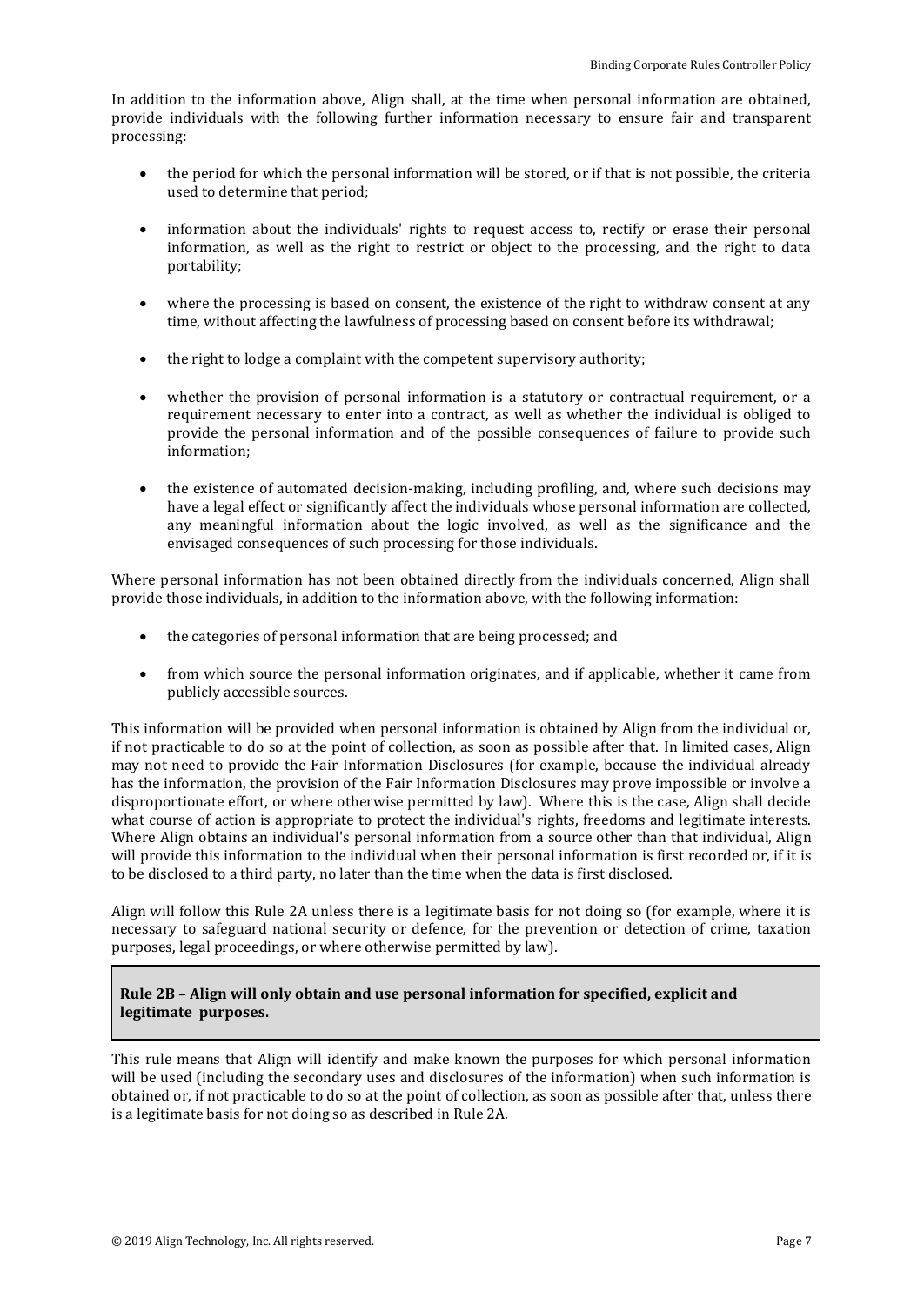### **Rule 2C – Align may only collect and use personal information collected in Europe for a different or new purpose that is incompatible with the purposes state at Rule 2B if Align has a lawful basis for doing so.**

If Align collects personal information for a specific purpose (as communicated to the individual via the relevant fair information disclosure) and subsequently Align wishes to use the information for a different or new purpose which is incompatible with the original purpose, Align must ordinarily obtain the individual's consent unless it has an alternative lawful basis for the new use that is consistent with applicable data protection law.

### **RULE 3 – ENSURING DATA QUALITY**

### **Rule 3A – Align will keep personal information accurate and up to date.**

In order to ensure that the personal information held by Align is accurate and up to date, Align actively encourages individuals to inform Align when their personal information changes.

Align will take every reasonable step to ensure that personal information that is inaccurate, having regard to the purposes for which they are processed, is erased or rectified without delay.

### **Rule 3B – Align will only keep personal information for as long as is necessary.**

Personal information will be retained and/or deleted to the extent required by applicable law, regulation and professional standards and in line with Align's Record Retention Policy as updated and amended from time to time and related procedures.

### **Rule 3C – Align will only keep personal information which is adequate, relevant and limited to what is necessary in relation to the purposes for which it is processed.**

Align will identify the minimum amount of personal information that is required in order to properly fulfil its purposes.

### **RULE 4 – SECURITY AND CONFIDENTIALITY**

### **Rule 4A – Align will always adhere to its IT security policies.**

Align will implement appropriate technical and organizational measures to protect personal information against accidental or unlawful destruction or accidental loss, alteration, unauthorised disclosure or access, in particular where processing involves transmission of personal information over a network, and against all other lawful forms of processing. Such measures will ensure a level of security appropriate to the risk.

Align will comply with the requirements contained in the security policies in place within Align as revised and updated from time to time together with any other security procedures relevant to a business area or function. Align will implement and comply with breach notification policies as required by applicable data protection law. In particular, Align employees shall be under an obligation to notify without undue delay any personal data breaches to Align's Data Protection Officer and Align's Information Security team. Align will notify the supervisory authority where there is a risk to the rights and freedoms of data subjects and will notify the data subjects where the personal data breach is likely to result in a high risk to their rights and freedoms. Furthermore, any personal data breaches should be documented (comprising the facts relating to the personal data breach, its effects and the remedial action taken) and the documentation should be made available to the supervisory authority on request.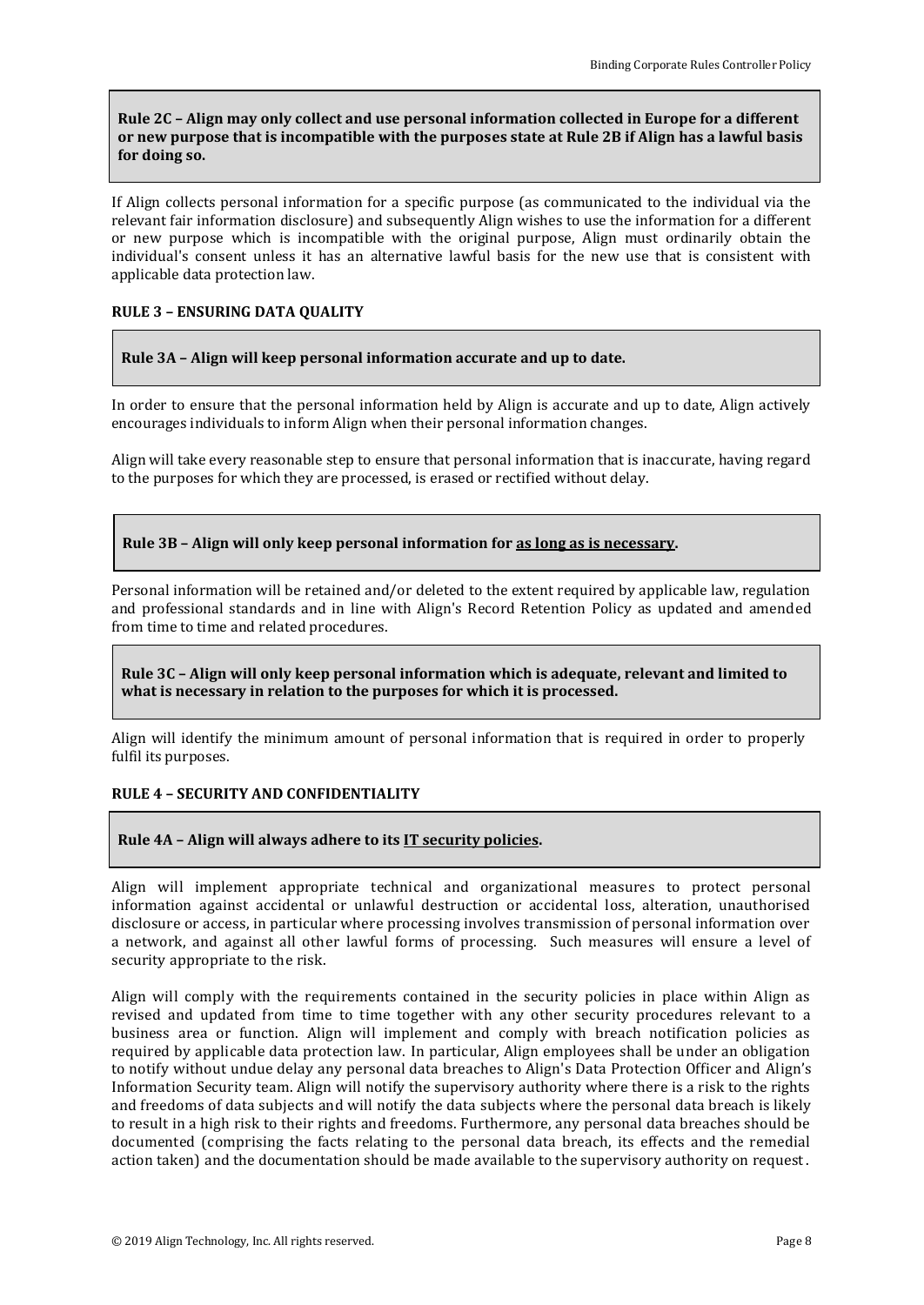Align will ensure that any staff member who has access to or is involved in the processing of personal information does so only on instructions from the relevant Group Member and under a duty of confidentiality.

### **Rule 4B – Align will ensure that providers of services to Align also adopt appropriate and equivalent security measures..**

European law expressly requires that where a provider of a service to any of the Group Members has access to consumer, physician, employee or supplier personal information (e.g. a payroll provider), strict contractual obligations, evidenced in writing on the service provider that require it:

- to act only on Align's documented instructions when processing that information, including with regard to international transfers of the information;
- to ensure that any individuals who have access to the data are subject to a duty of confidentiality;
- to have in place appropriate technical and organizational security measures to safeguard the personal information;
- only to engage a sub-processor if Align has given its prior specific or general written authorization, and on condition the sub-processor agreement protects the personal information to substantially the same standard required of the service provider;
- to assist Align in ensuring compliance with its obligations as a controller under applicable data protection laws, in particular with respect to reporting data security incidents and responding to requests from individuals to exercise their data protection rights;
- to return or delete the personal information once it has completed its services;
- and to make available to Align all information it may need in order to ensure its compliance with these obligations.

### **RULE 5 – HONOURING INDIVIDUALS' RIGHTS**

**Rule 5 – Align will adhere to the Data Subject Rights Procedure and will be receptive to any queries or requests made by individuals in connection with their personal information.**

Individuals are entitled (by making a written request to Align) to exercise the following rights available under European Union law:

- *The right of access*: This is a right for an individual to obtain confirmation whether Align processes personal information about them and, if so, to be provided with details of that processing and access to the personal information;
- *The right to rectification*: This is a right for an individual to obtain rectification without undue delay of inaccurate personal information Align may process about them;
- *The right to erasure*: This is a right for an individual to require Align to erase personal information about them on certain grounds – for example, where the personal information is no longer necessary to fulfil the purposes for which it was collected;
- *The right to restriction*: This is a right for an individual to require Align to restrict processing of personal information about them on certain grounds;
- *The right to data portability*: This is a right for an individual to receive personal information concerning them from Align in a structured, commonly used and machine-readable format and to transmit that information to another controller, if certain grounds apply;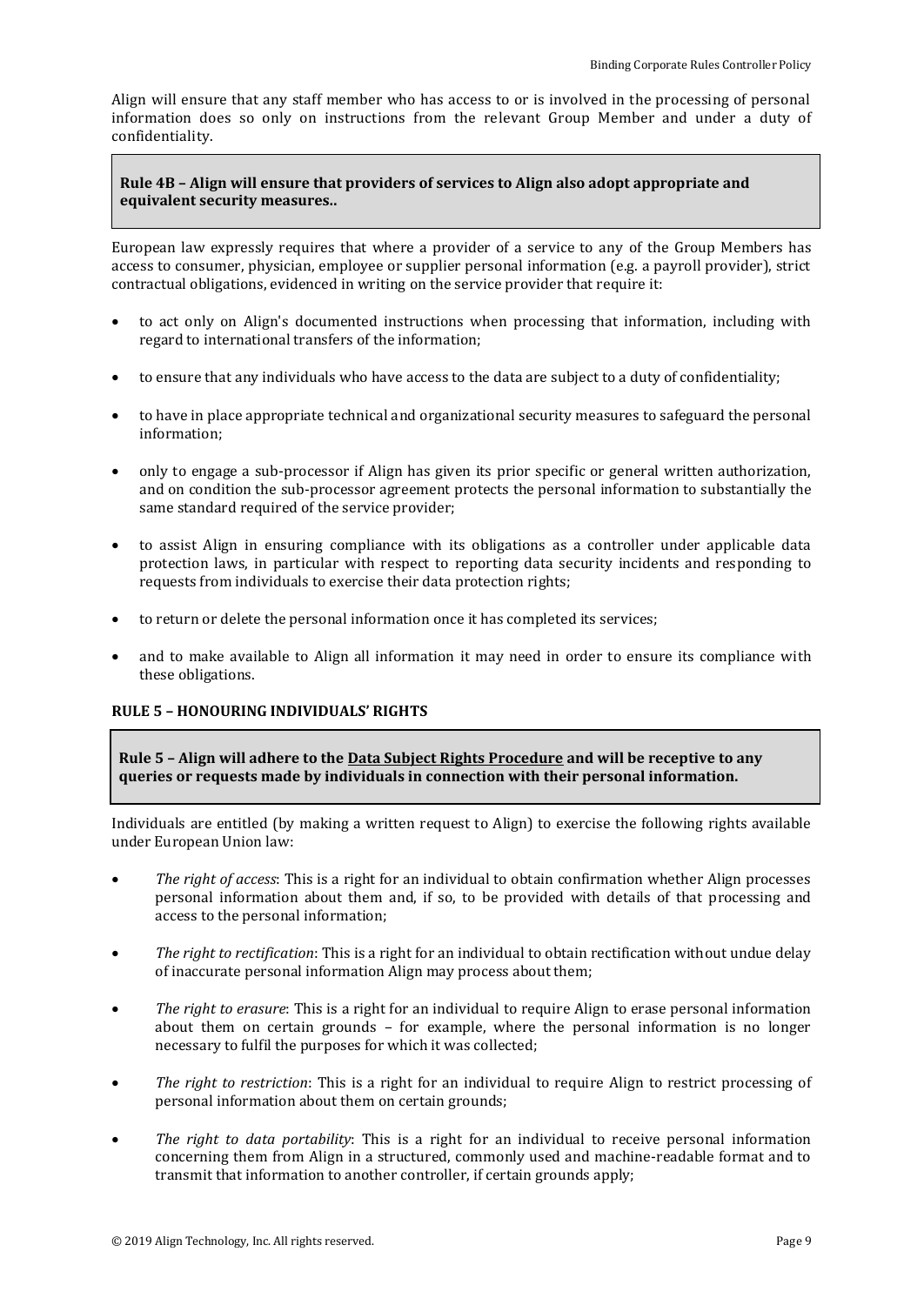*The right to object*: This is a right for an individual to object, on grounds relating to their particular situation, to processing of personal information about them, if certain grounds apply.

Where an individual wishes to exercise any of its data protection rights, Align will respect those rights in accordance with applicable law and follow the steps set out in the Data Subject Rights Procedure (see Appendix 1) when dealing with them.

### **RULE 6 – ENSURING ADEQUATE PROTECTION FOR OVERSEAS TRANSFERS**

### **Rule 6 – Align will not transfer personal information to third parties outside Align without ensuring appropriate safeguards for the information in accordance with the standards set out by this Policy**

In principle, international transfers of personal information to third parties outside the Align entities are not allowed without appropriate safeguards being taken, such as signing up to appropriate contractual clauses that will protect the personal information being transferred in accordance with the standards set out by this Policy.

Suitable contractual clauses for use where personal information is to be transferred to such third parties are available from the Data Protection Officer and Align must make use of those contractual clauses in all such instances.

### **RULE 7 – SAFEGUARDING THE USE OF SENSITIVE PERSONAL INFORMATION**

### **Rule 7A – Align will only use sensitive personal information if it is absolutely necessary to use it.**

Sensitive personal information is information relating to an individual's racial or ethnic origin, political opinions, religious or other beliefs, trade union membership, genetic data, biometric data for the purposes of uniquely identifying the individual, health data, data concerning sex life or sexual orientation and criminal convictions and offences. Sensitive personal information needs to be handled with additional care, in order to respect local customs and applicable local laws. In particular, each Group Member will:

- avoid collection of sensitive personal information where it is not required for the purposes for which the data is collected or subsequently used; and
- limit access to sensitive personal information to appropriate persons (for example, by implementing measures to mask or make anonymous the information, where appropriate).

### **Rule 7B – Align will only use sensitive personal information where the individual's explicit consent has been obtained unless Align has an alternative legal basis for doing so consistent with the applicable law of the country in which the personal information was collected.**

In principle, individuals must explicitly agree to the collection and use of their sensitive personal information by Align unless Align has an alternative legal basis for doing so consistent with the applicable law of the European country in which the personal information was collected. This permission to use sensitive personal information by Align must be specific, freely given, informed, unambiguous and explicitly. Individuals do have the right to refuse to give consent. Where Align is reliant upon an individual's explicit consent to use sensitive personal information, Align acknowledges the right of an individual to withdraw their consent.

### **RULE 8 – LEGITIMISING DIRECT MARKETING**

### **Rule 8 – Align will allow individuals to opt out of receiving marketing information.**

All individuals have the data protection right to object free of charge to the use of their personal information for direct marketing purposes and Align will honour all such opt out requests.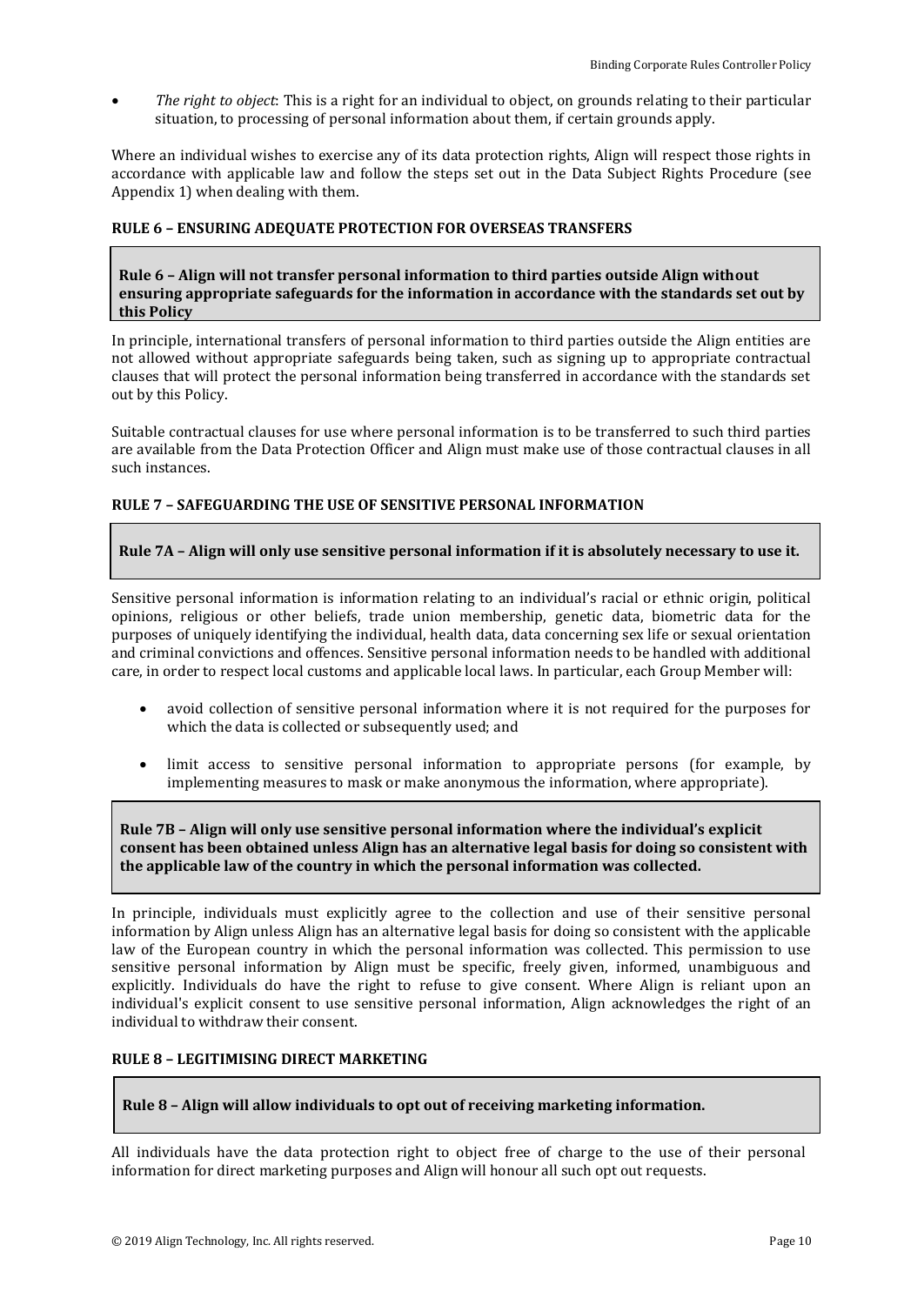### **RULE 9 – AUTOMATED INDIVIDUAL DECISIONS**

### **Rule 9 – Align will respect individuals' rights not to be subject to a decision based solely on automated processing, including profiling, that produces legal effects or similarly significantly affects them.**

No evaluation of or decision about an individual which produces a legal effect or similarly significantly affects them can be based solely on the automated processing of personal information unless measures are taken to protect the legitimate interests of individuals. Align will only take such decisions where they are:

- necessary for entering into, or performing, a contract between a Group Member and that individual;
- authorized by applicable law (which in the case of personal information about EU individuals, must be EU or Member State law); or
- based on the individual's explicit consent.

In the first and third cases above, Align will implement suitable measures to protect the individual's rights and freedoms and legitimate interests, including the right to obtain human intervention, to express his or her view and to contest the decision.

Align will not make automated individual decisions about individuals using their sensitive personal information unless they have given explicit consent under Rule 7 or another lawful basis applies.

### **Rule 10 – DATA PROTECTION IMPACT ASSESSMENTS AND PRIVACY BY DESIGN AND DEFAULT**

**Rule 10A - Align will carry out data protection impact assessments where processing is likely to result in a high risk to rights and freedoms of individuals and consult, where required by law, with data protection authorities.**

Where required by applicable data protection laws, Align will, prior to the processing, carry out data protection impact assessments (DPIAs) whenever the processing of personal information, particularly using new technologies, is likely to result in a high risk to the rights and freedoms of individuals. A DPIA will contain at least the following:

- A systematic description of the envisaged processing operations and the purposes of the processing;
- An assessment of the necessity and proportionality of the processing operations in relation to the purposes;
- An assessment of the risks to the privacy rights of individuals;
- The measures envisaged to address the risks, including safeguards, security measures and mechanisms to ensure the protection of personal information and demonstrate compliance with applicable data protection laws.

Where the DPIA indicates that the processing would still result in a high risk to individuals, Align will consult with the competent supervisory authority where required by applicable data protection laws.

**Rule 10B - Align will apply data protection by design and by default when designing and implementing new products and systems.**

When designing and implementing new products and systems which process personal information, Align will apply data protection by design and by default, where required by applicable data protection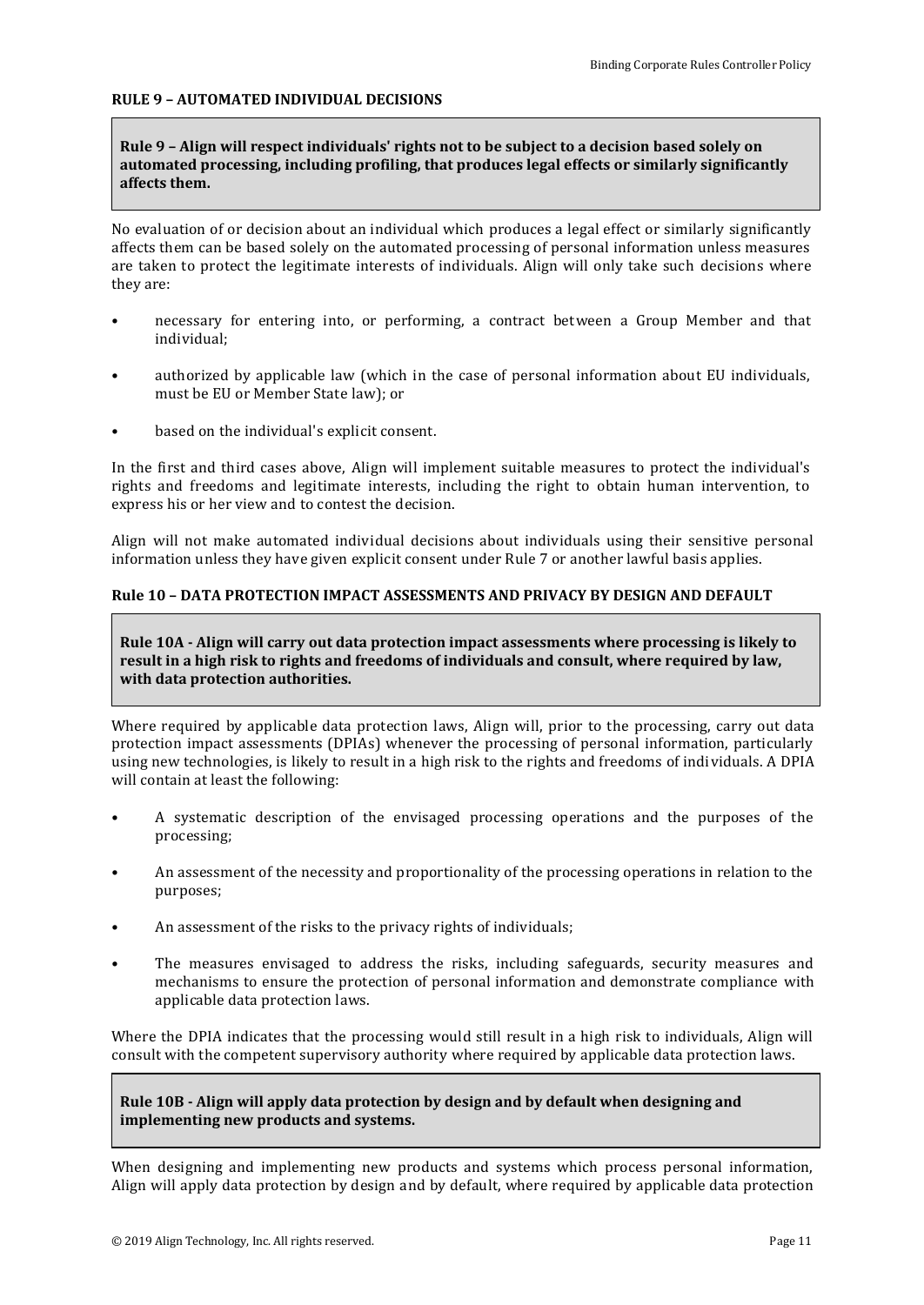laws. This means implementing appropriate technical and organizational measures that:

- Are designed to implement the data protection principles in an effective manner and to integrate the necessary safeguards in order to protect the rights of individuals and meet the requirements of applicable data protection laws; and
- Ensure that, by default, only personal information which are necessary for each specific processing purpose are collected, stored, processed and are accessible; in particular, that by default personal information is not made accessible to an indefinite number of people without the individual's intervention.

### **SECTION B: PRACTICAL COMMITMENTS**

### **Rule 11 – COMPLIANCE**

### **Rule 11 – Align will have appropriate staff and support to ensure and oversee privacy compliance throughout the business.**

Align has appointed a Data Protection Officer to oversee and ensure day-to-day compliance with this Policy, whose ultimate reporting line feeds into the Chief Executive Office and the Board of Directors. The Data Protection Officer is supported by Align's network of cross-functional local Privacy Champions within the Legal Department throughout offices worldwide, who advise on and receive notice of local privacy issues and help to raise privacy awareness. Local Privacy Champions will escalate matters of privacy compliance up to the Data Protection Officer, as and when this is appropriate.

In addition to its Data Protection Officer and Privacy Champions, Align operates several working groups that comprise key stakeholders across various global departments. These working groups, including Align's Security Council and Align's Security and Privacy Funnel Group define the overall direction and strategy of Align's privacy practices in consultation with the Data Protection Officer and Align's Board of **Directors** 

### **RULE 12 – TRAINING**

**Rule 12 – Align will provide appropriate training to staff who have permanent or regular access to personal information, who are involved in the collection of personal information or in the development of tools used to process personal information in accordance with the Privacy Training Programme attached as Appendix 2.**

### **RULE 13 – RECORDS**

**Rule 13 – Align will maintain a record of the processing activities that it conducts in accordance with European data protection laws.** 

Align will maintain a record of the processing activities that it conducts in accordance with applicable data protection laws. These records should be kept in writing (which may be in electronic form) and Align will make these records available to competent supervisory authorities upon request. The Data Protection Officer is responsible for ensuring that such records are maintained.

### **RULE 14 – AUDIT**

**Rule 14 – Align will comply with the Data Protection Binding Corporate Rules Policy Audit Protocol set out in Appendix 3.**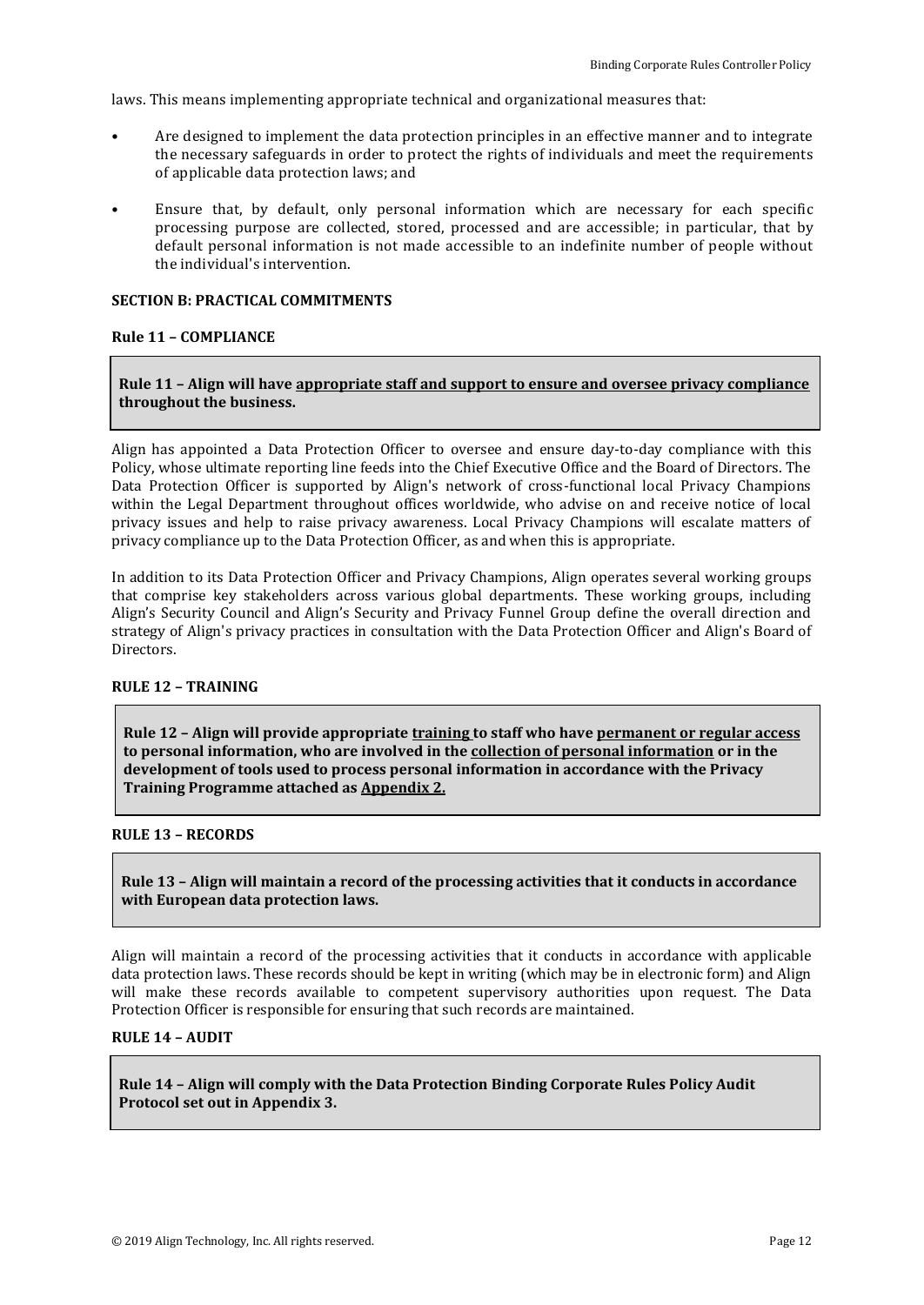### **RULE 15 – COMPLAINT HANDLING**

**Rule 15 – Align will comply with the Data Protection Binding Corporate Rules Policy Complaint Handling Procedure set out in Appendix 4.**

### **RULE 16 – CO-OPERATION WITH DATA PROTECTION AUTHORITIES**

**Rule 16 – Align will comply with the Data Protection Binding Corporate Rules Policy Cooperation Procedure set out in Appendix 5.**

**RULE 17 – UPDATES TO THE POLICY**

**Rule 17 – Align will comply with the Data Protection Binding Corporate Rules Policy Updating Procedure set out in Appendix 6.**

### **RULE 18 – CONFLICTS BETWEEN THIS POLICY AND NATIONAL LEGISLATION**

**Rule 18A – Align will ensure that where it believes that the legislation applicable to it prevents it from fulfilling its obligations under the Policy or such legislation has a substantial effect on its ability to comply with the Policy, Align will promptly inform the Data Protection Officer unless otherwise prohibited by a law enforcement authority.**

**Rule 18B – Align will ensure that where there is a conflict between the legislation applicable to it and this Policy which is likely to have a substantial adverse effect on the guarantees provided for in this Policy, the Data Protection Officer will make a responsible decision on the action to take and will report the problem to the data protection authority with competent jurisdiction in case of doubt.**

**RULE 19 – GOVERNMENT REQUESTS FOR DISCLOSURE OF PERSONAL INFORMATION**

**Rule 19 – If a Group Member receives a legally binding request for disclosure of personal information by a law enforcement authority or state security body it must comply with the Government Data Request Procedure set out in Appendix 7.**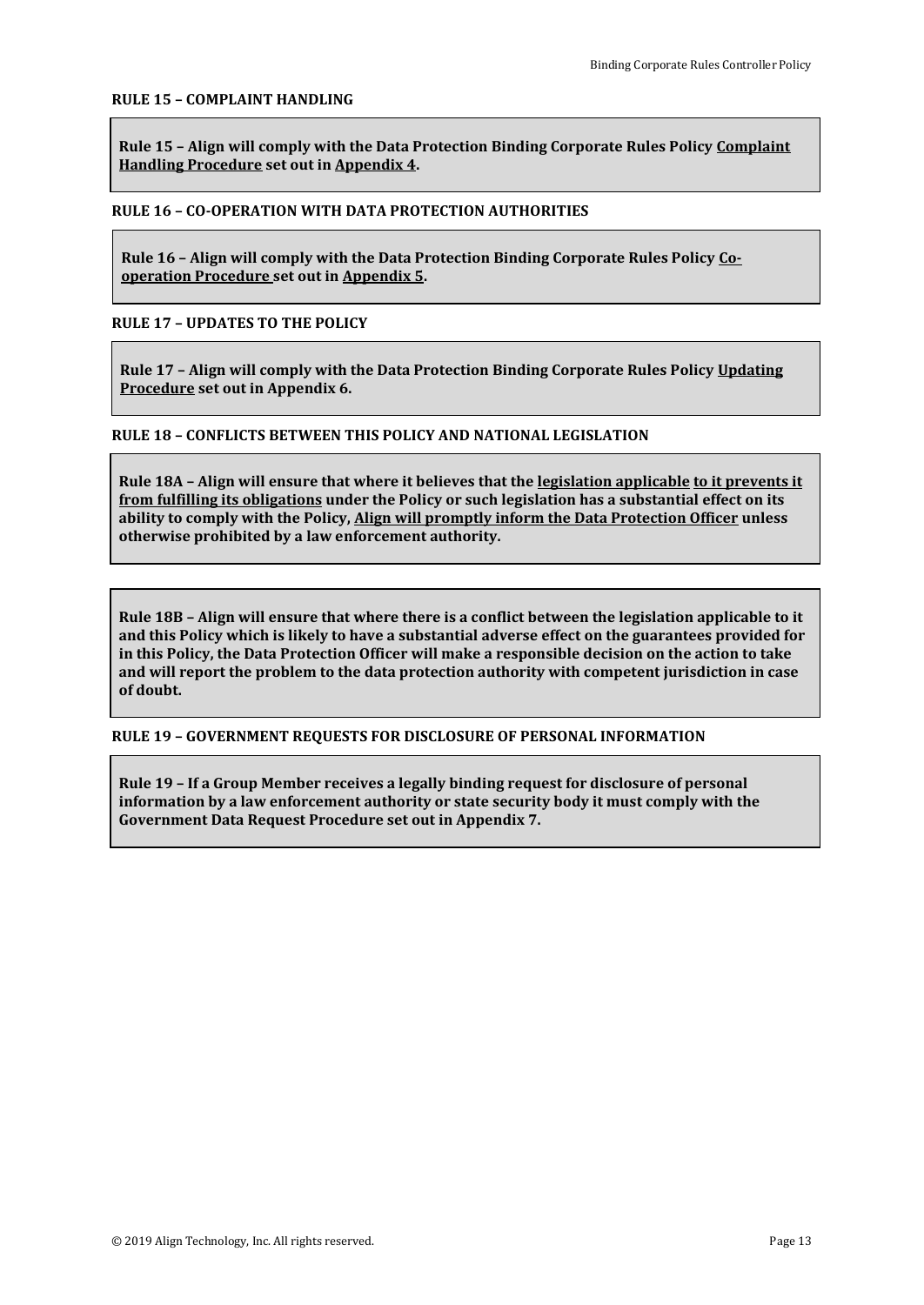### **SECTION C: THIRD PARTY BENEFICIARY RIGHTS**

### **1. Application of this Section C**

This Section C applies where personal information of individuals (namely, consumers, physicians, employees and suppliers) are protected under European data protection laws (including the General Data Protection Regulation). This is the case when:

- those individuals' personal information are processed in the context of the activities of a Group Member (or its third party processor) established in Europe;
- a non-European Group Member offers goods and services (including free goods and services) to those individuals in Europe; or
- a non-European Group Member monitors the behaviour of those individuals, as far as their behaviour takes place in Europe.

### **2. Entitlement to effective remedies**

When this Section C applies, individuals have the right to pursue the remedies set out in paragraph 3 of this Section C in the event their personal information is processed by Align in breach of the following provisions of this Policy:

- Parts II Section A (Basic Principles) of this Controller Policy;
- Rules 15 (Complaints Handling), 16 (Cooperation with Data Protection Authorities), 19 (Conflicts between this Policy and national legislation) and 20 (Government requests for disclosure of personal information) under Part II Section B (Practical Commitments) of this Controller Policy; and
- Part II Section C (Third Party Beneficiary Rights) of this Controller Policy.

### **3. Individuals' third party beneficiary rights**

When the individual has a right to an effective remedy under paragraph 2 of this Section C, individuals may exercise the following rights:

- *Complaints*: Individuals may make complaints to a European Group Member in accordance with Appendix 4 and/or to the European supervisory authority (i) of his or her habitual residence; (ii) of his or her place of work; or (iii) where the alleged infringement occurred;
- *Proceedings*: Individuals may bring proceedings against Align Technology B.V. in accordance with Appendix 4: (i) either in the courts of the Netherlands (being the jurisdiction of Align Technology B.V.); (ii) the jurisdiction of the Group Member located in Europe from which the personal information was transferred; or (iii) the jurisdiction in Europe of his or her habitual residence; to enforce compliance by Align with this Policy and the appendices; and/or
- *Liability*: Individuals may seek appropriate redress from Align Technology B.V. in accordance with Appendix 4 including the remedy of any breach of this Policy by any Group Member outside Europe and, where appropriate receive compensation from Align Technology B.V. for any material or non-material damage suffered as a result of a breach of this Policy by a Group Member in accordance with the determination of a court or other competent authority.
- *Transparency*: Individuals also have the right to obtain a copy of the Policy and the unilateral declaration entered into by Align in connection with the Policy.

In the event of a claim being made in which an individual has suffered damage where that individual can demonstrate that it is likely that the damage has occurred because of a breach of this Policy, Align has agreed that the burden of proof to show that a Group Member outside Europe is not responsible for the breach, or that no such breach took place, will rest with Align Technology B.V.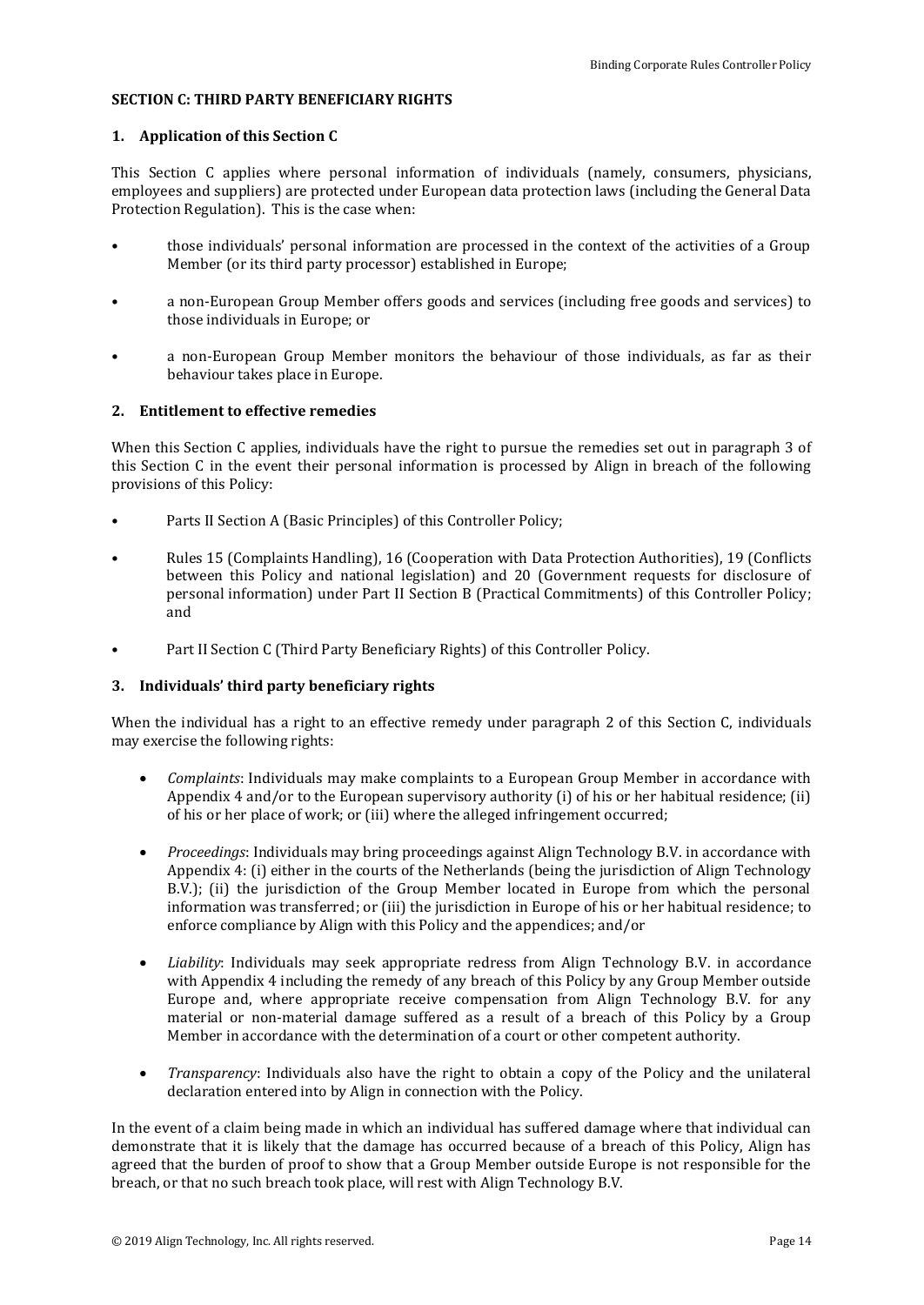### **PART III: APPENDICES**

### **APPENDIX 1**

### **DATA SUBJECT RIGHTS PROCEDURE**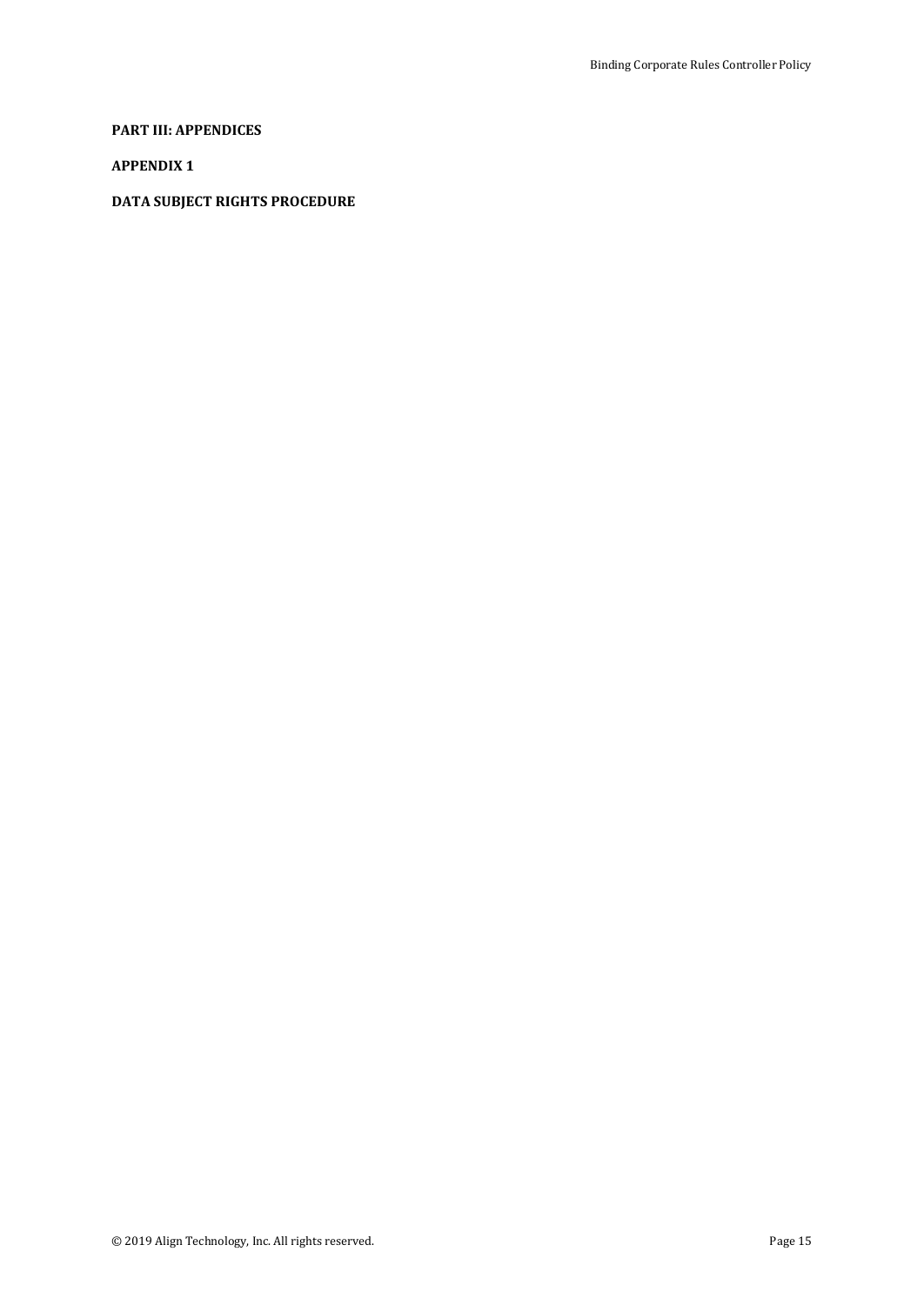### **Data Protection Binding Corporate Rules Controller Policy/Data Protection Binding Corporate Rules Processor Policy**

### **Data Subject Rights Procedure**

### **1. Introduction**

- 1.1. When Align collects uses or transfers personal information for Align's own purposes, Align is deemed to be a controller of that information and is therefore primarily responsible for meeting the requirements of data protection law.
- <span id="page-15-0"></span>1.2. Where Align acts as a controller, individuals whose personal information is collected and/or used in Europe<sup>3</sup> have certain data protection rights which they may exercise by making a request to Align.
- <span id="page-15-1"></span>1.3. In addition, individuals whose personal information is collected and/or used in Europe by Align acting as a controller and transferred between Align entities under the Align Data Protection Binding Corporate Rules Controller Policy will also benefit from these rights and such requests will be dealt with in accordance with the terms of this Data Subject Rights Request Procedure ("**Procedure**").
- 1.4. This Procedure explains how Align deals with a data subject rights request relating to personal information which falls into the categories in sections [1.2](#page-15-0) and [1.3](#page-15-1) above (referred to as "**valid request**" in this Procedure).
- 1.5. Where a data subject rights request is subject to European data protection law because it is made in respect of personal information collected and/or used in Europe, such a request will be dealt with by Align in accordance with this Procedure, but where the applicable European data protection law differs from this Procedure, the local data protection law will prevail.

### **2. Individuals' Rights**

- 2.1. Align must assist individuals to exercise the following data protection rights, consistent with the requirements of applicable data protection laws:
	- (a) **The right to access**: This is a right for an individual to obtain confirmation whether a controller processes personal information about them and, if so, to be provided with details of that personal information and access to it. The process for handling this type of request is described further in paragraph 8 below.
	- (b) **The right to rectification**: This is a right for an individual to obtain rectification without undue delay of inaccurate personal information a controller may process about them. The process for handling this type of request is described further in paragraph 6 below;
	- (c) **The right to erasure**: This is a right for an individual to require a controller to erase personal information about them on certain grounds – for example, where the personal information is no longer necessary to fulfil the purposes for which it was collected. The process for handling this type of request is described further in paragraph 6 below.
	- (d) **The right to restriction**: This is a right for an individual to require a controller to restrict processing of personal information about them on certain grounds. The process for handling this type of request is described further in paragraph 6 below.
	- (e) **The right to object**: This is a right for an individual to object, on ground relating to his or her particular situation, to a controller's processing of personal information about them, if certain grounds apply. The process for handling this type of request is described further in paragraph 6 below.

 $\overline{a}$ 

<sup>3</sup> In this policy Europe means the EEA plus Switzerland.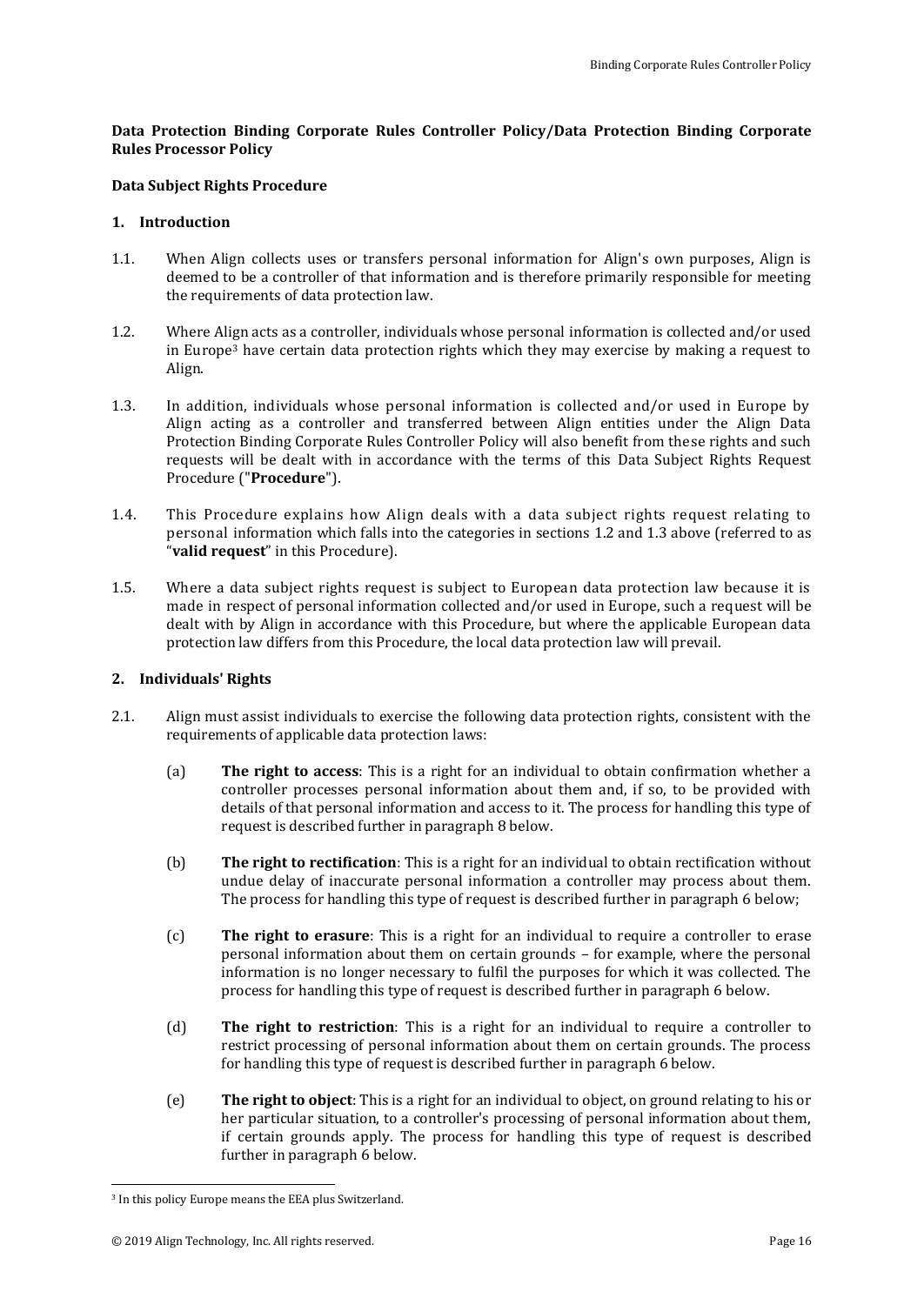- (f) **The right to data portability**: This is a right for an individual to receive personal information concerning them from a controller in a structured, commonly used and machine readable format and to transmit that information to another controller, if certain grounds apply. The process for handling this type of request is described further in paragraph 7 below.
- 2.2. The request does not need to be made in writing.
- 2.3. No fee will be applied unless in accordance with local applicable law.
- 2.4. Align must deal with a valid request without undue delay and in any case within one (1) month of its receipt (or such shorter period as may be stipulated under local law). That period may be extended by a further two (2) months where necessary, taking into account the complexity and number of requests. Align will inform the individual of any such extension within one (1) month of receipt of the request, together with reasons for the delay.
- 2.5. Align is not obliged to comply with a data subject right request unless Align is supplied with such information which it may reasonably require in order to confirm the identity of the individual making the request and to locate the information which that person seeks.

### **3. Procedure**

- 3.1. Receipt of a data subject rights request where Align is a controller of the personal information requested
	- 3.1.1. If any employee or subcontractor of Align receives any data subject right request from an individual, they must pass the communication to Align's Data Protection Officer and Customer Service immediately (or to Align's Human Resources if it involves a current, previous, or potential employee, intern, or contractor) upon receipt indicating the date on which it was received together with any other information which may assist the applicable department to deal with the request.
	- 3.1.2. The request does not have to be official or mention data protection law to qualify as a data subject rights request.
- 3.2. Initial steps
	- 3.2.1. Customer Service (or Human Resources) will pass any requests to Align's Data Protection Officer to make an initial assessment of the request to decide whether it is a valid request and whether confirmation of identity, or any further information, is required.
	- 3.2.2. Align's Data Protection Officer will then contact the individual in writing to confirm receipt of the data subject rights request, seek confirmation of identity or further information, if required, or decline the request if one of the exemptions applies (for example, because Align can demonstrate that the individual has made a manifestly unfounded or excessive request).

### **4. Exemptions to the requests made to Align as a controller**

- <span id="page-16-0"></span>4.1. A valid request may be refused on the following grounds;
	- 4.1.1. Where the request is made to a European Group Member and relates to the use or collection of personal information by that entity, if the refusal to provide the information is consistent with the data protection law within the jurisdiction in which that entity is located, or
	- 4.1.2. Where the request does not fall within section [4.1.1](#page-16-0) because it is made to a non-European Align entity and the refusal to provide the information is consistent with the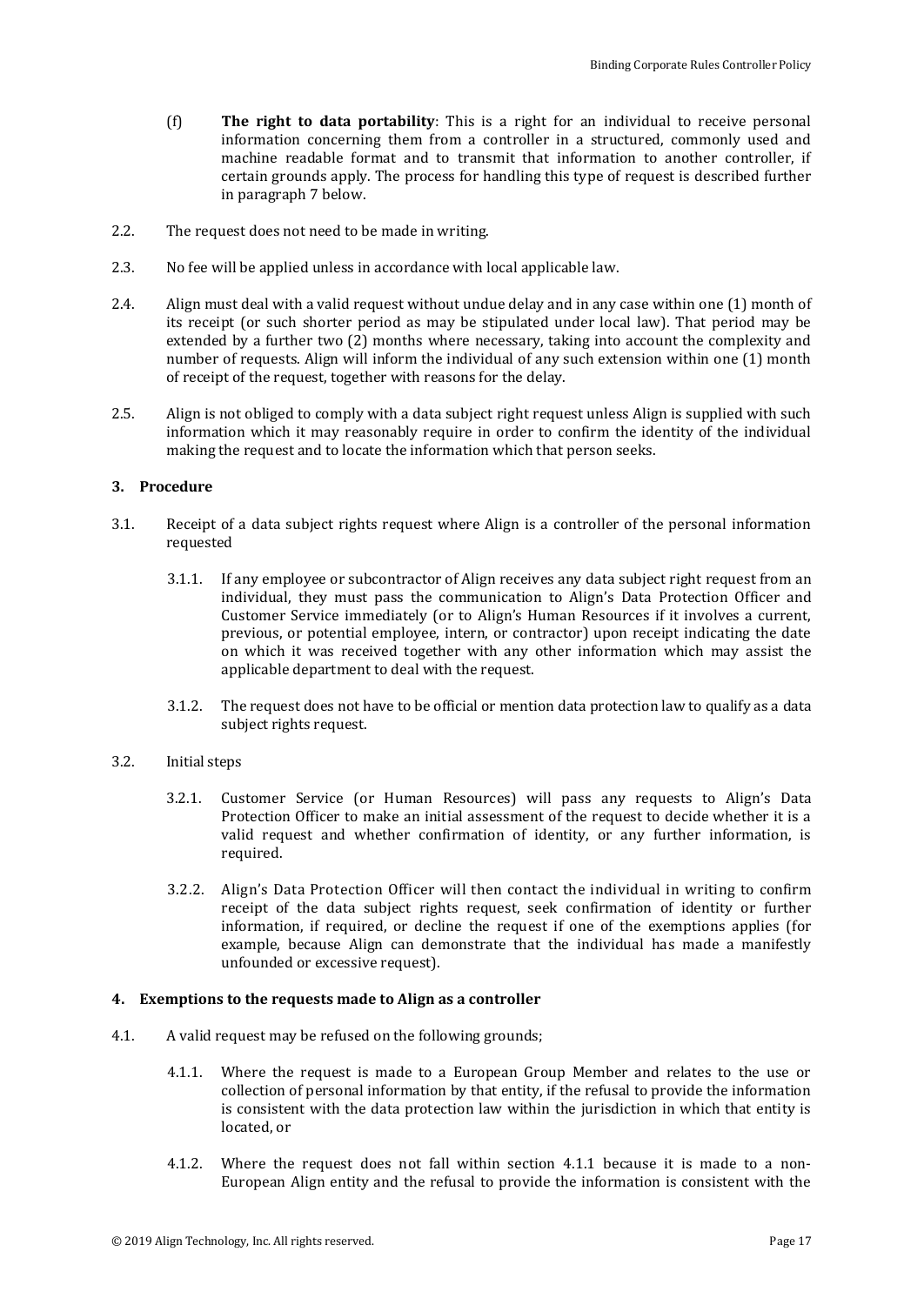exemptions to the right of subject access under current EU data protection laws, or

- 4.1.3. if, in the opinion of Align compliance with a subject access request would: (a) prejudice the essential business interests of Align (which includes management planning, management forecasting, corporate finance or negotiations with a data subject); (b) it is necessary to do so to safeguard, national or public security, defence, the prevention, investigation, detection and prosecution of criminal offences; or (c) for the protection of the data subject or of the rights and freedoms of others; or
- 4.1.4. if the personal information is held by Align in non-automated form and is not or will not become part of a filing system; or
- 4.1.5. where the personal information does not originate from Europe has not been processed by any European Group Member, and the provision of the personal information requires Align to use disproportionate effort.

### **5. Requests for access to personal data ("subject access requests")**

- 5.1. An individual is entitled to make a request to a controller to require it to provide the following information concerning processing of their personal data:
	- (a) Confirmation as to whether the controller holds and is processing personal information about them;
	- (b) If so:
		- the purposes of the processing;
		- the categories of personal data concerned;
		- the recipients or categories of recipient to whom the personal data have been or will be disclosed, in particular recipients in third countries or international organisations;
		- where possible, the envisaged period for which the personal data will be stored, or, if not possible, the criteria used to determine that period;
		- the existence of the right to request from the controller rectification or erasure of personal data or restriction of processing of personal data concerning the data subject or to object to such processing;
		- $\bullet$  the right to lodge a complaint with a supervisory authority;
		- where the personal data are not collected from the data subject, any available information as to their source;
		- the existence of automated decision-making, including profiling, and, where such decisions may have a legal effect or significantly affect the individuals whose personal information are collected, any meaningful information about the logic involved, as well as the significance and the envisaged consequences of such processing for those individuals.
	- (c) Information about the individual's right to request rectification or erasure of their personal information or to restrict or object to its processing;
	- (d) Information about the individual's right to lodge a complaint with a competent data protection authority;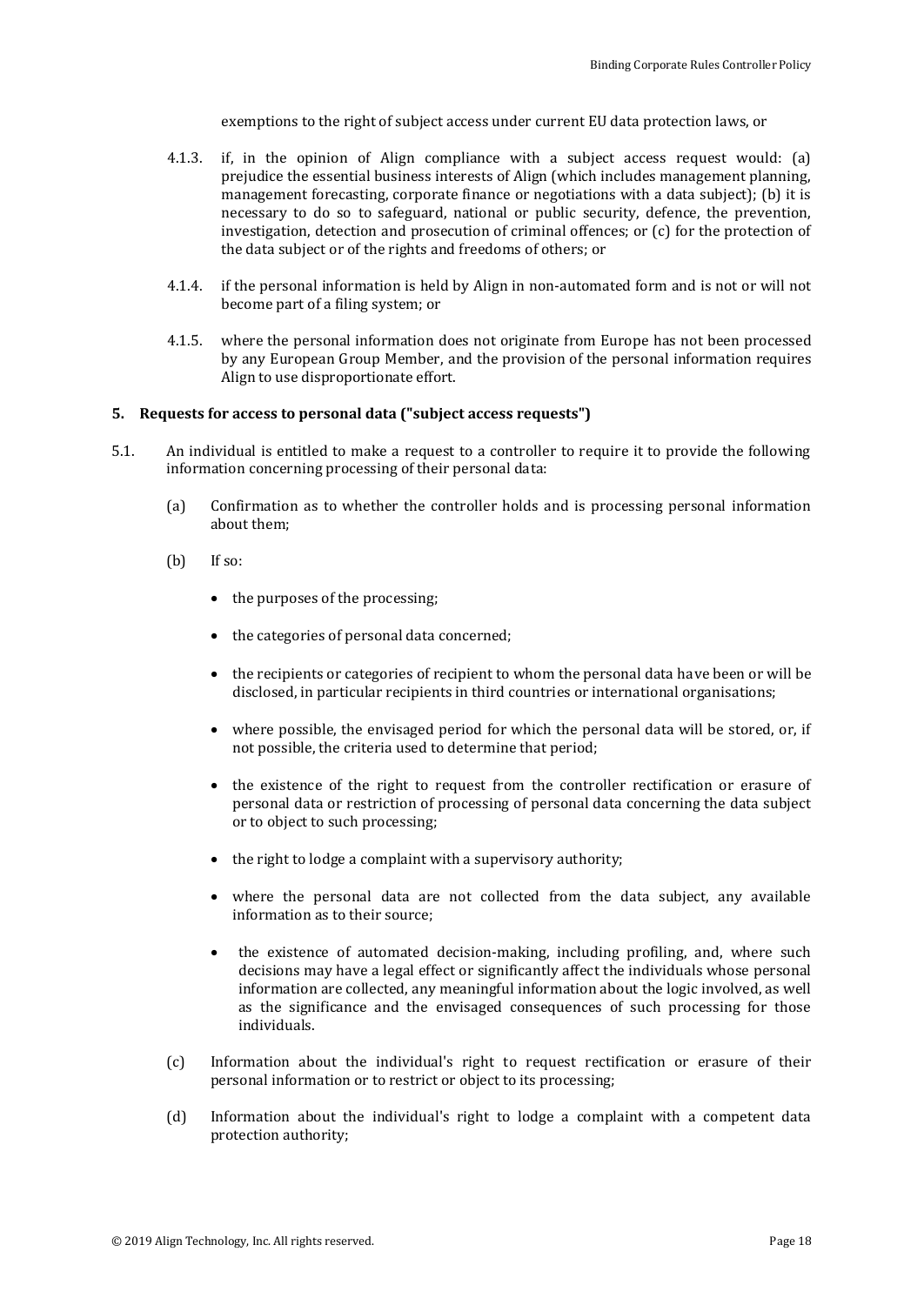- (e) Information about the source of the personal information if it was not collected from the individual;
- (f) Details about whether the personal information is subject to automated decision-making which produces legal effects concerning the individual or similarly significantly affects them; and
- (g) Where personal information is transferred from Europe to a country outside of Europe, the appropriate safeguards that Align has put in place relating to such transfers in accordance with European data protection laws.
- 5.2. An individual is also entitled to request a copy of their personal information from the controller. Where an individual makes such a request, the controller must provide that personal information to the individual in intelligible form.
- 5.3. Subject access requests made to Align where Align is a processor of the personal information requested
	- 5.3.1. When Align processes information on behalf of a client (for example, to provide a service) Align is deemed to be a processor of the information and the client will be primarily responsible for meeting the legal requirements as a controller. This means that when Align acts as a processor, Align's clients retain the responsibility to comply with applicable data protection law.
	- 5.3.2. Certain data protection obligations are passed to Align in the contracts Align has with its clients and Align must act in accordance with the instructions of its clients and undertake any reasonably necessary measures to enable its clients to comply with their duty to respect the rights of individuals. Individuals often make subject access requests directly to an Align entity in its capacity as a processor and so in those cases, that entity must transfer such request promptly to the relevant client. Unless instructed to do so by a client, Align is not obliged to refer the individual to contact the client directly but may explain who has responsibility to deal with a request as a matter of good practice. Align must only respond to the request (by providing the information requested or applying an exemption in accordance with applicable data protection law) if authorised by the client to do so.
- 5.4. The search and the response
	- 5.4.1. Customer Service (or Human Resources) will coordinate with Information Technology and the relevant departments to conduct a search of all relevant electronic and paper filing systems.
	- 5.4.2. Customer Service (or Human Resources) may refer any complex cases to the Data Protection Officer for advice, particularly where the request includes information relating to third parties or where the release of personal information may prejudice commercial confidentiality or legal proceedings.
	- 5.4.3. The information requested will be collated into a readily understandable format (internal codes or identification numbers used at Align that correspond to personal information shall be translated before being disclosed). A covering letter will be prepared by Customer Service (or Human Resources) which includes the information required to be provided in response to a subject access request.

#### **6. Requests for rectification, erasure, restriction or objection**

6.1. If a request is received in relation to rectification, erasure, restriction, portability or objection where Align is the controller for that personal information, such a request must be considered and dealt with as appropriate by the local legal and compliance officer.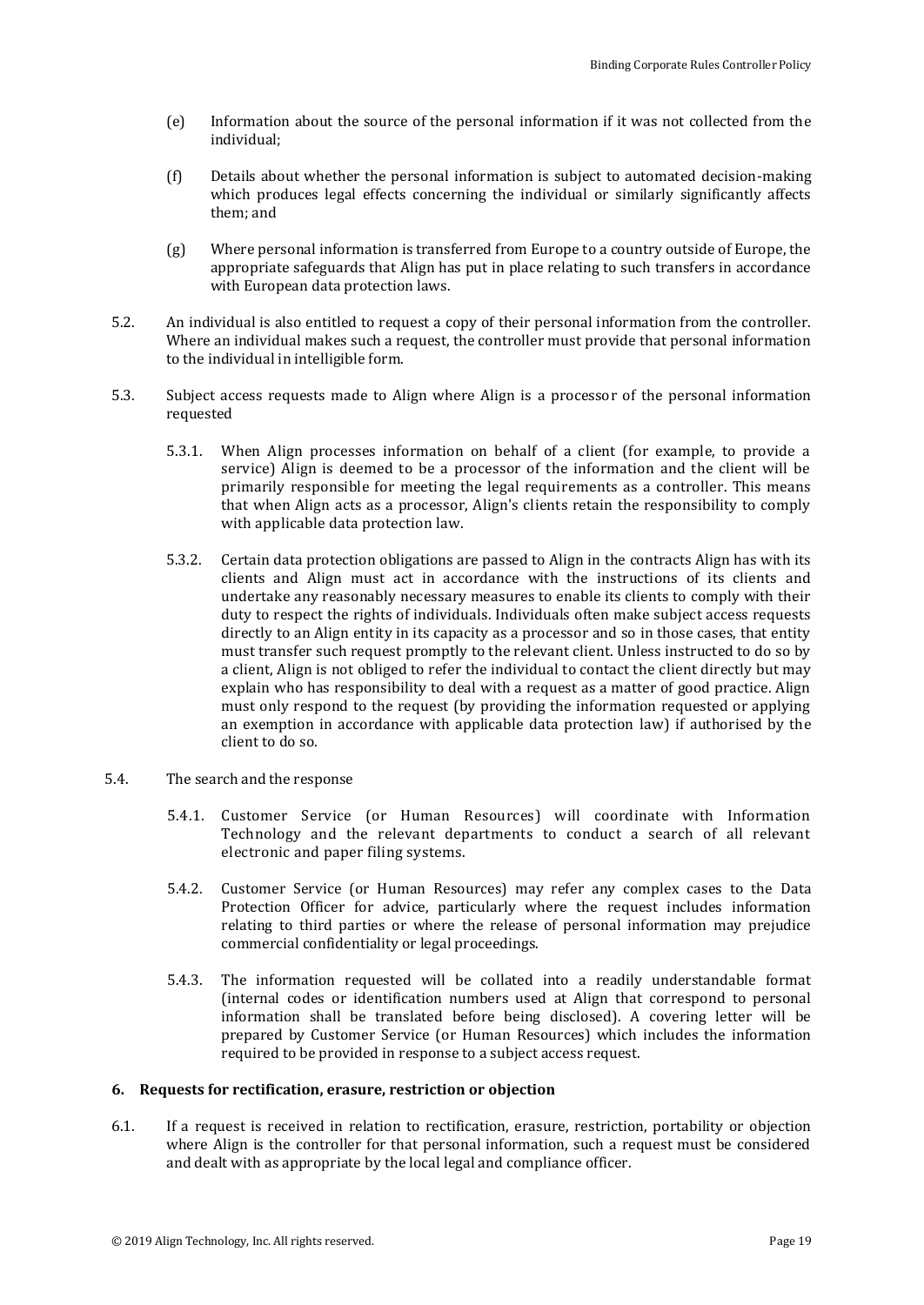- 6.2. If a request is received advising of a change in an individual's personal information where Align is the controller for that personal information, such information must be rectified or updated accordingly if Align is satisfied that there is a legal ground for doing so.
- 6.3. When Align rectifies, erases, restricts, or anonymises personal information, either in its capacity as controller or on instruction of a client when it is acting as a processor, Align will notify the other Align entities or any sub-processor to whom the personal information has been disclosed accordingly so that they can also update their records.
- 6.4. If the request made to Align as a controller is to restrict or cease processing that individual's personal information (for example because the rights and freedoms of the individual are prejudiced by virtue of such processing by Align, or on the basis of other compelling legitimate grounds), the matter will be referred to the Data Protection Officer to assess.

### **7. Right to data portability**

7.1. If an individual makes a data subject request to Align acting as controller to receive the personal information that they have provided to Align in a structured, commonly used and machinereadable format and/or to transmit directly such information to another controller (where technically feasible), Align's Privacy Council will consider and deal with the request appropriately in accordance with applicable data protection laws (and ensuring that the rights and freedoms of others are not adversely affected) insofar as the processing is based on that individual's consent or on the performance of, or steps taken at the request of the individual prior to entry into, a contract.

### **8. Questions about this Procedure**

8.1. All queries relating to this Procedure are to be addressed to the Data Protection Officer.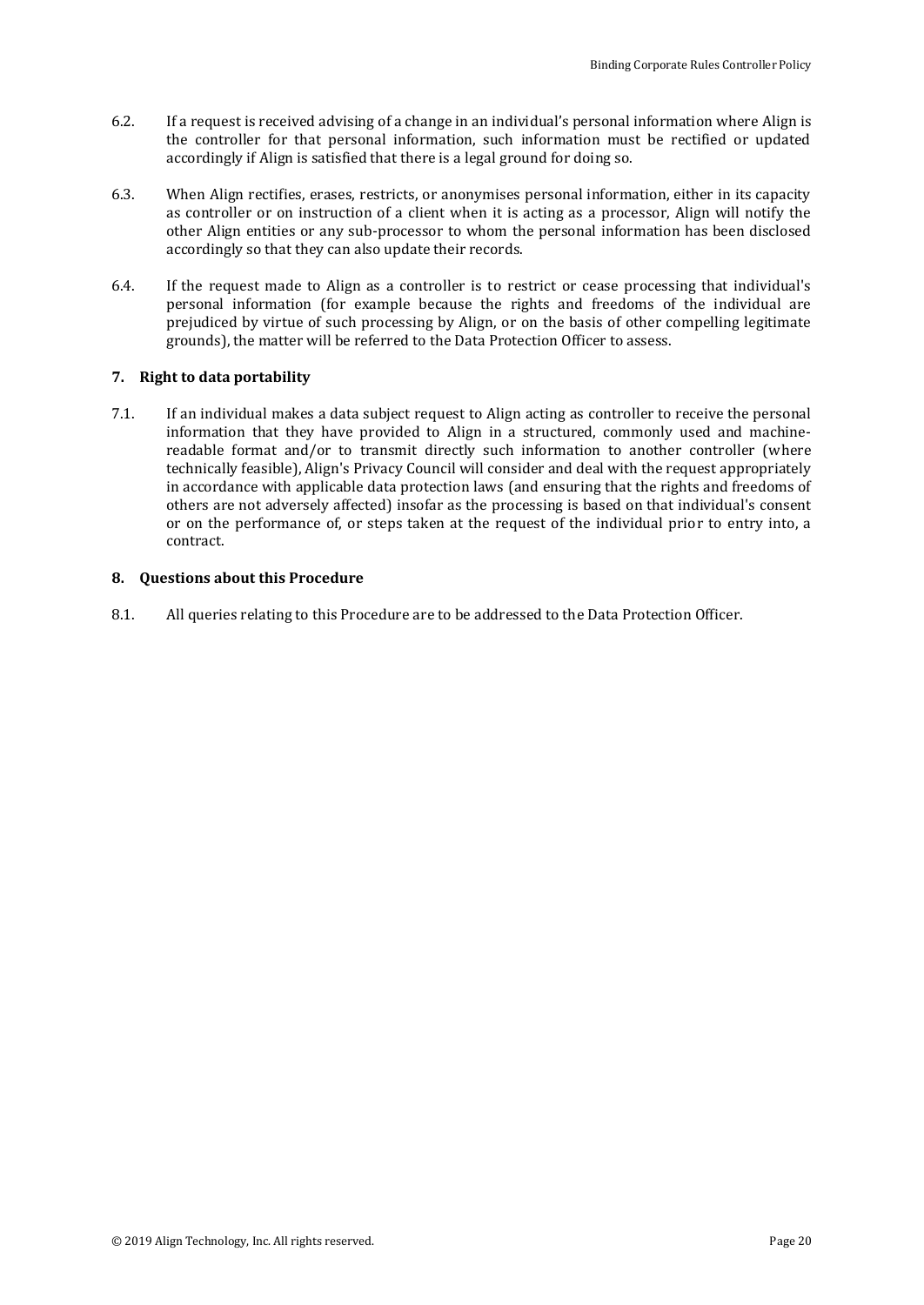### **APPENDIX 2**

### **DESCRIPTION OF ALIGN'S PRIVACY TRAINING PROGRAMME**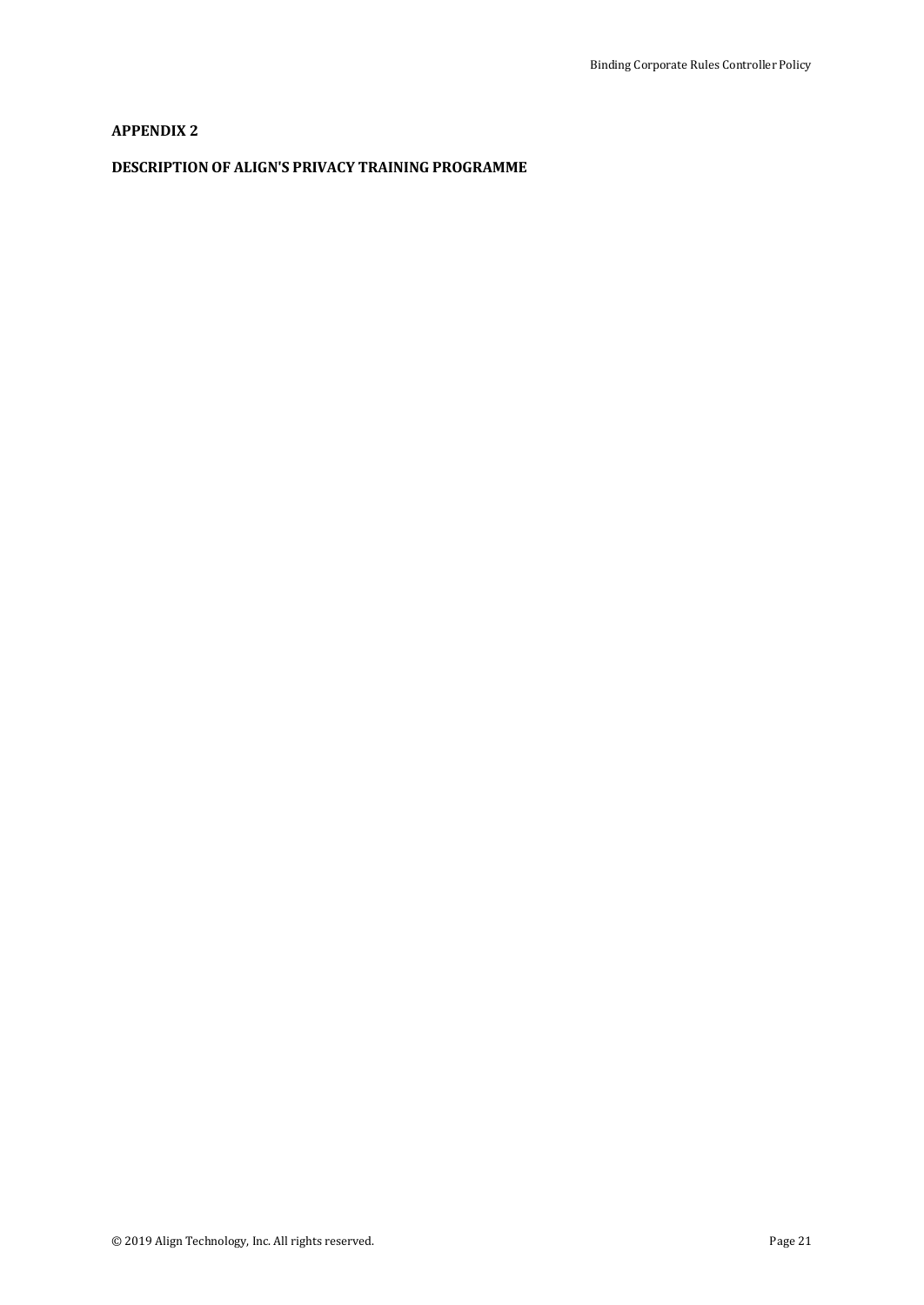### **Data Protection Binding Corporate Rules Controller Policy/Data Protection Binding Corporate Rules Processor Policy**

### **Privacy Training Programme**

Training on Align's Data Protection Binding Corporate Rules Controller Policy and Data Protection Binding Corporate Rules Processor Policy (together the "**BCR**") is based upon the existing programme of internal compliance within the Align Technology, Inc. group of companies ("**Align**").

Align trains employees on the basic principles of data protection, confidentiality and information security and, in this connection, Align has developed mandatory electronic training courses, supplemented by live training where appropriate, to be taken by employees. These courses are designed to be both informative and user-friendly, generating interest in the topic. Attendance of the course is monitored and enforced by Human Resources with escalation reports of non-compliance ultimately submitted to the Board of Directors.

The programme provides that all employees, including new hires and contractors, whose role will bring them into contact with personal data are required to complete the training as part of their induction programme, as part of regular refresher training, and when necessary based on changes in the law or as part of mitigation measures. Supplemental, in-person training may be provided (as necessary) to those employees whose role requires them to access sensitive personal data.

### **Privacy training for Align employees**

Align's privacy training comprises part of the mandatory employee training process that employees must complete as a condition of their employment. Align's Data Protection Officer and Information Security team have overall responsibility for the development of the training course and collaborate with Human Resources for implementation. Align's Data Protection Officer and Information Security team review the training from time to time to ensure that it addresses all relevant aspects of the BCR and to ensure that the training is appropriate for individuals who have permanent or regular access to personal information, who are involved in the collection of personal information or in the development of tools to process personal information.

New employees are educated as part of the induction process. Existing employees must also undertake refresher training on data protection annually.

#### **Summary of the training**

Align's privacy-related training courses are:

#### A. *Course name:* **Privacy at Align**

*Course Description:* This course provides a broad overview of Align's privacy program, policies, procedures, and expectations, including the BCR.

*Target Audience:* All pertinent current employees and contractors including new hires.

*Course Objectives:* At the end of the course, employees should be able to:

- Define privacy terms;
- Protect the personal information of individuals whose personal information Align maintains;
- Identify potential threats to personal information and the protections in place within Align to safeguard such data;
- Understand and comply with data protections laws, rules, and regulations in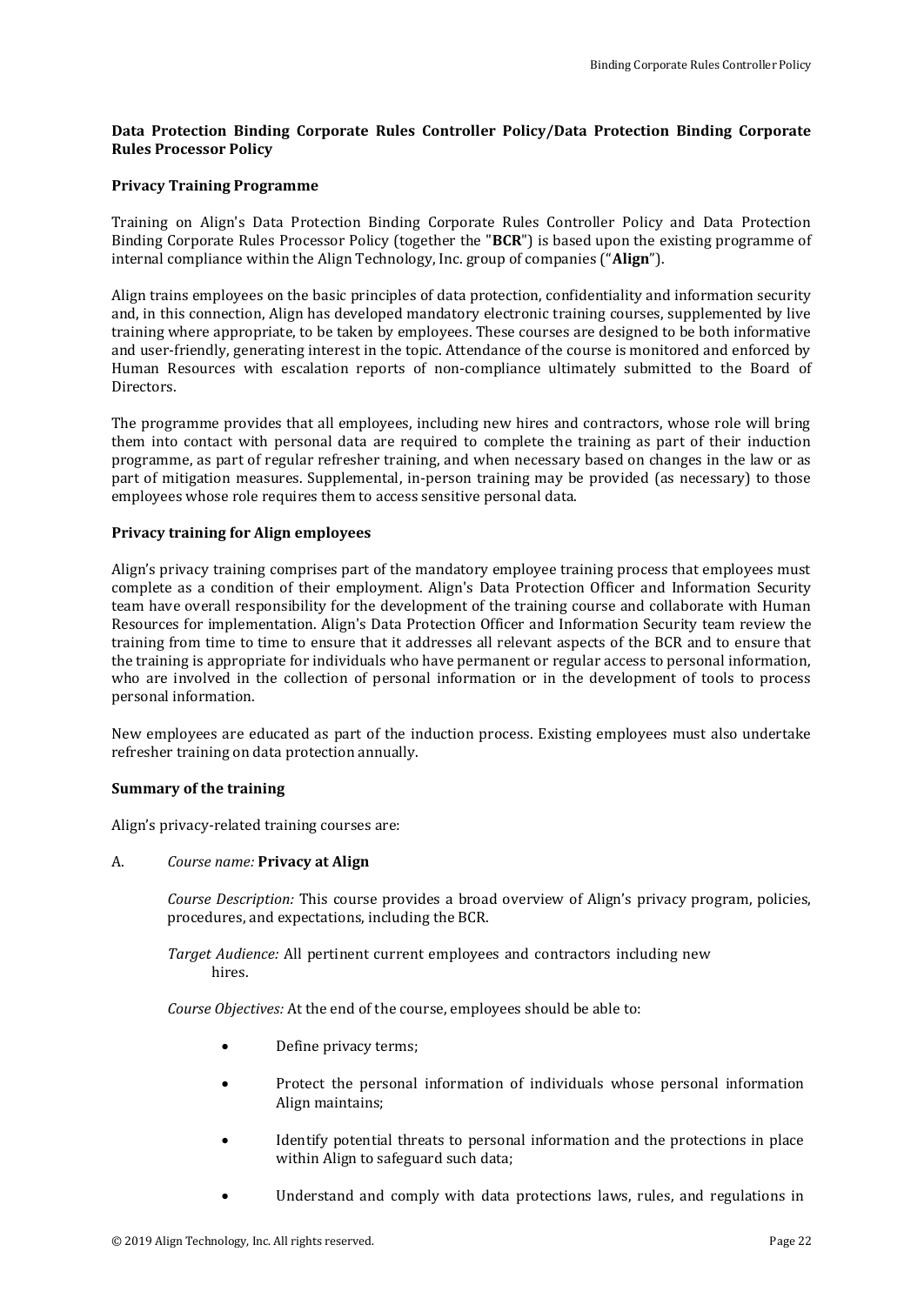accordance with the requirements in the BCR; and

Identify and report suspected or actual loss of personal information.

### B. *Course name:* **Global Information Security**

*Course Description:* This course instructs employees on how to secure Align's personal information.

*Target Audience:* All pertinent current employees and contractors, including new hires.

*Course Objectives:* At the end of this course, employees should be able to:

- Understand why data protection is important to Align;
- Comprehend how and when to secure Align's people, information, assets and facilities;
- Comply with information security expectations internally, when acting as a vendor and when appointing third party vendors to act on Align's behalf;
- Distinguish confidential data from public data; and
- Know where to go for assistance.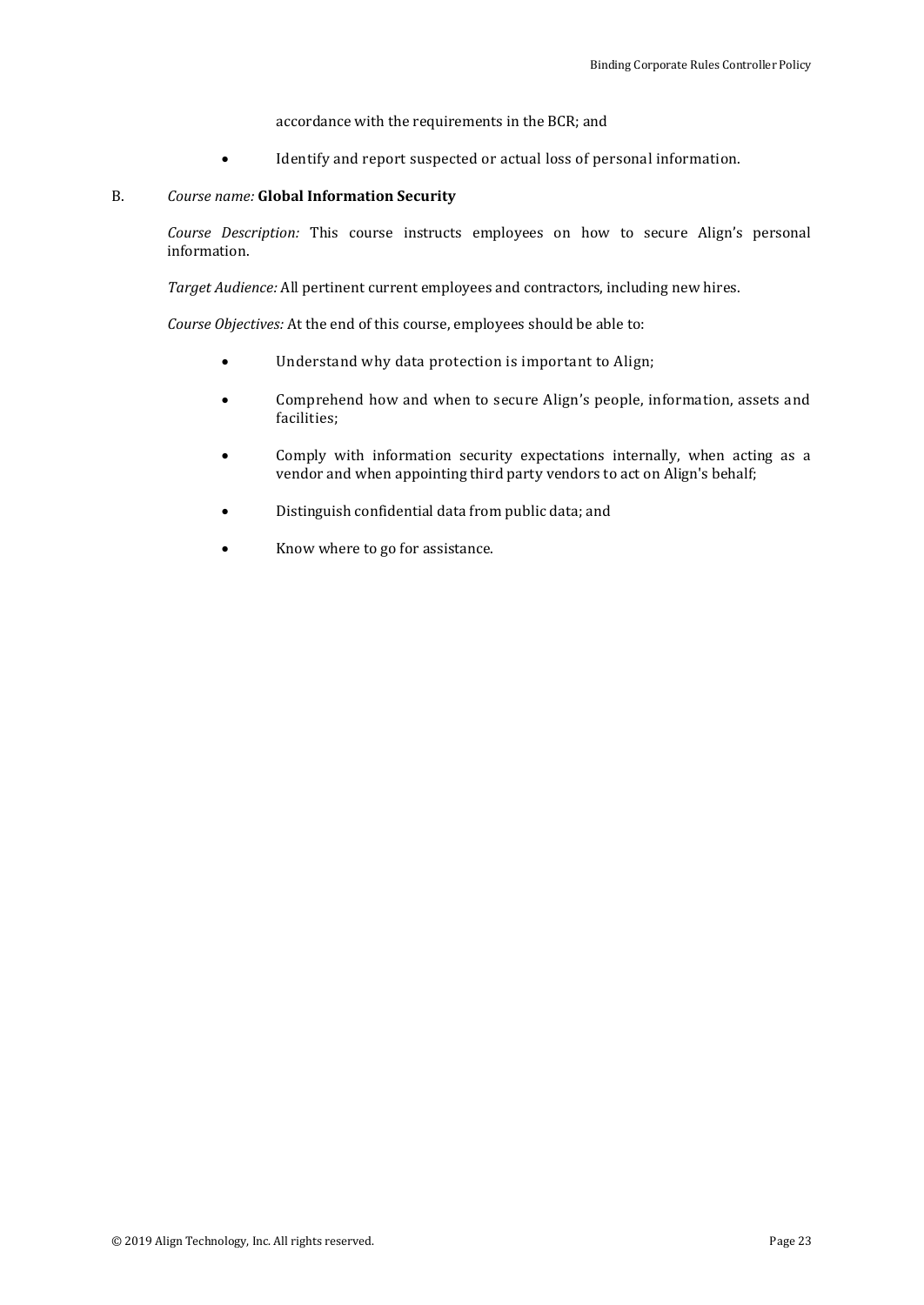### **APPENDIX 3**

### **DATA PROTECTION BINDING CORPORATE RULES POLICY AUDIT PROTOCOL**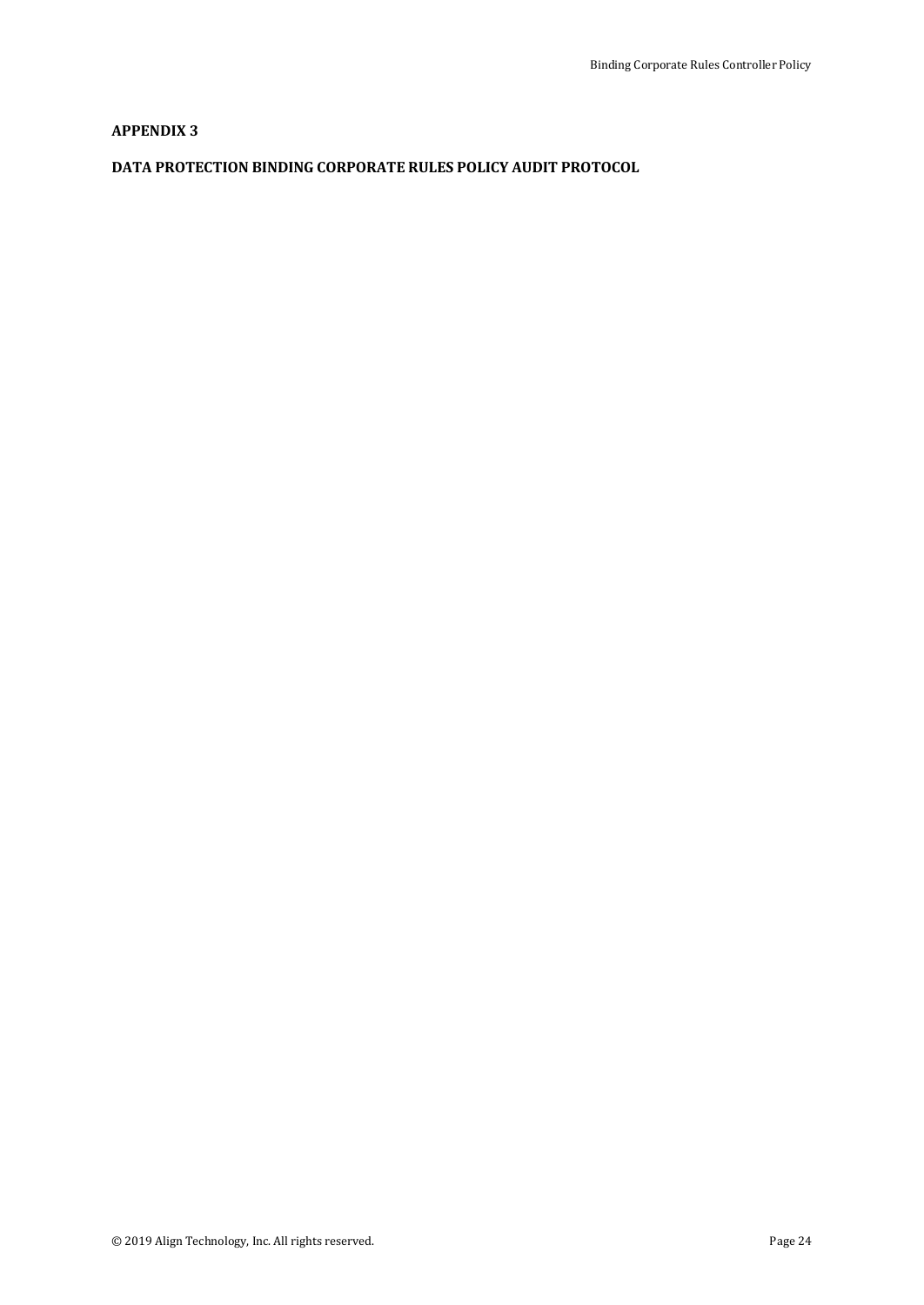### **Data Protection Binding Corporate Rules Controller Policy/Data Protection Binding Corporate Rules Processor Policy**

### **Audit Protocol**

### **1. Background**

- 1.1. The purpose of the Data Protection Binding Corporate Rules Processor Policy and Data Protection Binding Corporate Rules Controller Policy (together the "Policies") is to safeguard personal information transferred between Align group members ("Group Members").
- 1.2. The Policies require approval from the data protection authorities in the European Member States from which the personal information is transferred. One of the requirements of the data protection authorities is that Align audits compliance with the Policies and satisfies certain conditions in so doing and this document describes how Align deals with such requirements.

### **2. App**r**oach**

- 2.1. Overview of audit
- 2.1.1. Align's Data Protection Officer will be responsible for ensuring independent audits are performed that fully address the Policies. Align's Data Protection Officer will be responsible for ensuring that any issues or instances of non-compliance are brought to the attention of Align's VP, Corporate and Legal Affairs, and General Counsel and that any corrective actions are taken to ensure compliance take place.
- 2.1.2. To the extent that Align acts as a processor, audits of Align's compliance with the commitments made in the Data Protection Binding Corporate Rules Processor Policy may also be carried out by or on behalf of Align's clients in accordance with the terms of the contract Align has with its clients in respect of such processing, and such audits may also extend to any sub-processors acting on Align's behalf in respect of such processing.
- 2.1.3. One of the roles of Align's Data Protection Officer is to provide guidance about the collection and use of personal information subject to the Policies and to assess the collection and use of personal information by Group Members for potential privacy-related risks. The collection and use of personal information with the potential for a significant privacy impact is, therefore, subject to detailed review and evaluation on an on-going basis. Accordingly, although this Audit Protocol describes the formal assessment process adopted by Align to ensure compliance with the Policies as required by the data protection authorities, this is only one way in which Align ensures that the provisions of the Policies are observed and corrective actions taken as required.
- 2.2. Timing and Scope of Audit
- 2.2.1. Audit of the Policies will take place at least annually or at the instigation of Align's Data Protection Officer, executive management, or the Board of Directors. The scope of the audit performed will be decided by Align's Data Protection Officer in conjunction with Align's Internal Audit Department in light of contemporaneous factors for that year, such as processing in a given field (for example, human resources data); areas in which any complaints are received; areas of specific or new risk for the business; areas of current regulatory focus (such as data subject's rights or specific forms of processing); and/or areas of focus for Align's internal audit teams (such as procurement practices).
- 2.2.2. To the extent that a Group Member processes personal information on behalf of a third party controller, audit of the Data Protection Binding Corporate Rules Processor Policy will take place as required under the contract in place between that Group Member and that third party controller. Where a third party controller on whose behalf Align processes personal information exercises its right to audit Align for compliance with the Data Protection Binding Corporate Rules Processor Policy, the scope of the audit shall be limited to the data processing facilities and activities relating to that controller.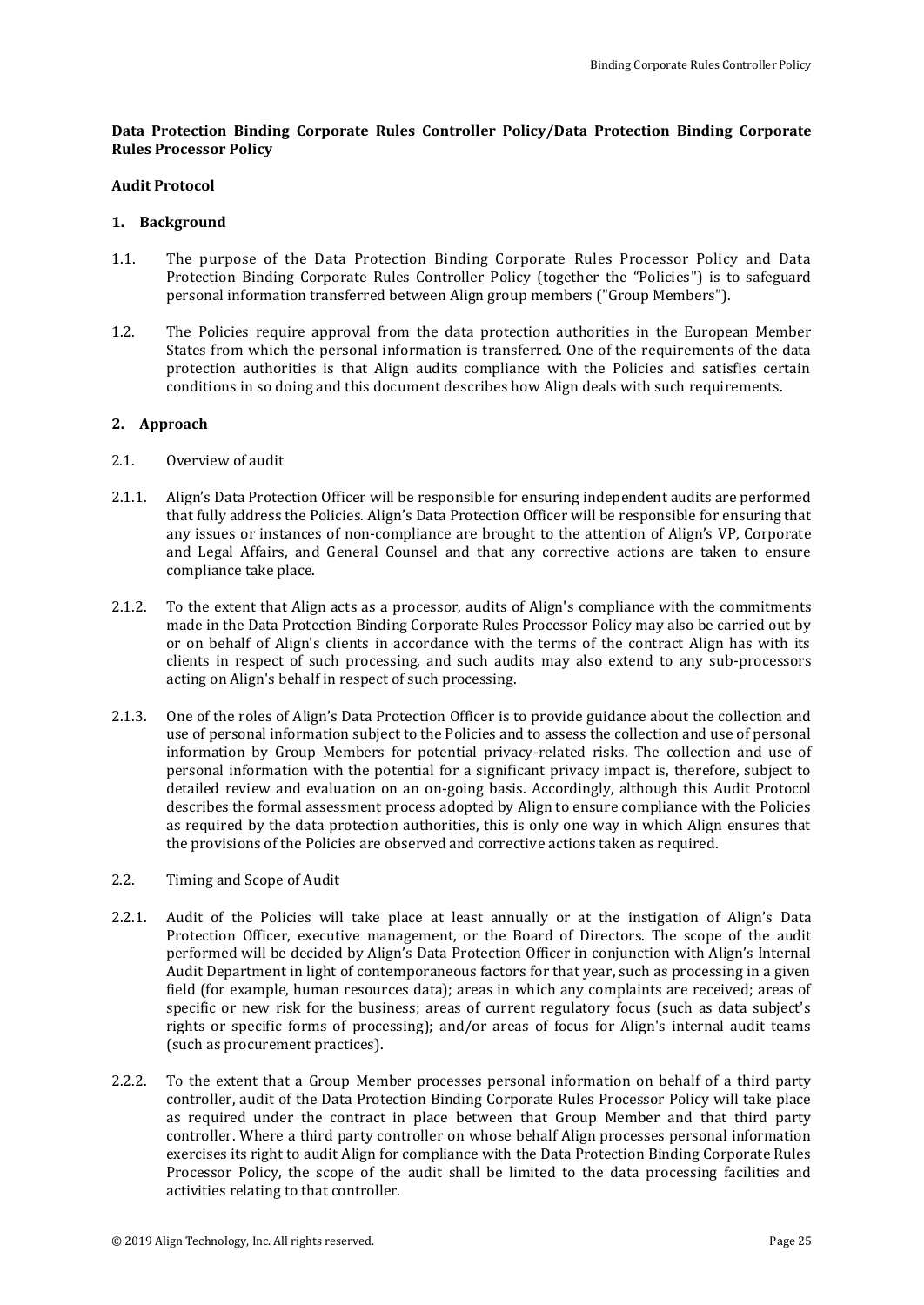### 2.3. Auditors

- 2.3.1. Audit of the Policies will be undertaken by Align's Internal Audit Department, but reliance on work performed by other accredited internal/external auditors may be determined by Align's Legal Department. Align's Data Protection Officer or Internal Audit Department will manage and provide quality assurance of audit work performed by others.
- 2.3.2. In the event that a third party controller on whose behalf Align processes personal information exercises its right to audit Align for compliance with the Data Protection Binding Corporate Rules Processor Policy, such audit may be undertaken by that controller or by independent, accredited auditors selected by that controller as stipulated in the contract between Align and that controller.
- 2.4. Report
- <span id="page-25-0"></span>2.4.1. Findings of audits of compliance with the Policies will be reported to the Data Protection Officer and, if necessary, to the Senior Counsel, Litigation and Regulatory and/or the General Counsel. Any material audit findings will be reported to the Board of Directors. In addition, Align will:
	- (a) disclose the results of any audit of Align's compliance with the Policies to a competent European data protection authority; and
	- (b) disclose the results of any audit of Align's compliance with the Data Protection Binding Corporate Rules Processor Policy to any controller on whose behalf Align processes personal information;

In each case, Align shall make such disclosure only upon request, in accordance with applicable law, and with respect for the confidentiality and trade secrets of the information provided.

- 2.4.2. Align's Data Protection Officer will be responsible for liaising with the European data protection authorities for the purpose of providing the information outlined in sectio[n 2.4.1.](#page-25-0)
- 2.4.3. In addition, Align has agreed that where any Group Member is located within the jurisdiction of a data protection authority based in Europe, that that data protection authority may audit that Group Member for the purpose of reviewing compliance with the Policies, in accordance with the applicable law of the country in which the Group Member is located, or, in the case of a Group Member located outside Europe, in accordance with the applicable law of the European country from which the personal information is transferred under the Policies (which, when Align acts as a processor on behalf of a third party controller, will be determined by the place of establishment of the controller) on giving reasonable prior notice and during business hours, with full respect to the confidentiality of the information obtained and to the trade secrets of Align, and in accordance with the Binding Corporate Rules: Cooperation Procedure. Align's Data Protection Officer will also be responsible for liaising with the European data protection authorities for this purpose.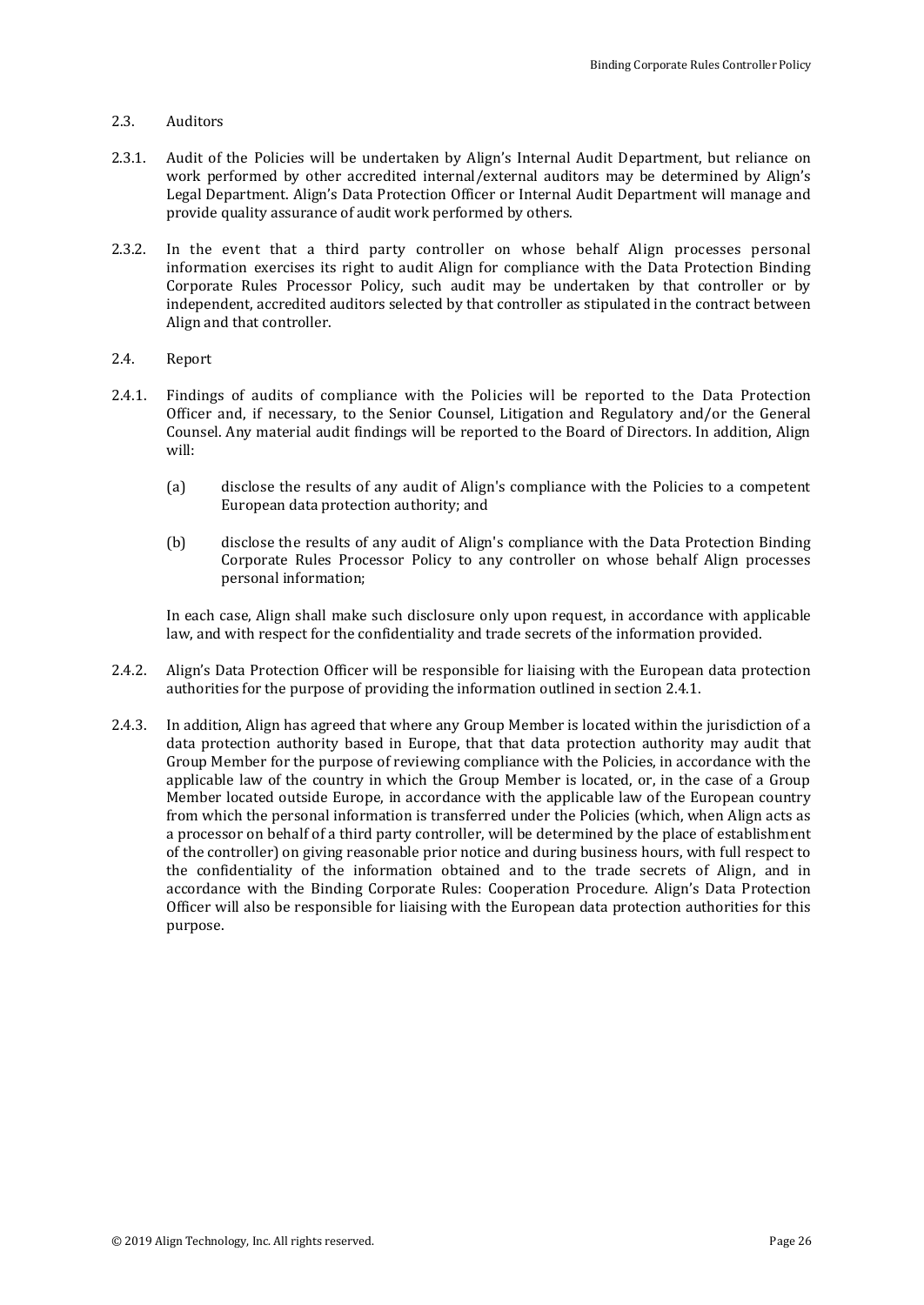### **APPENDIX 4**

### **DATA PROTECTION BINDING CORPORATE RULES POLICY COMPLAINT HANDLING PROCEDURE**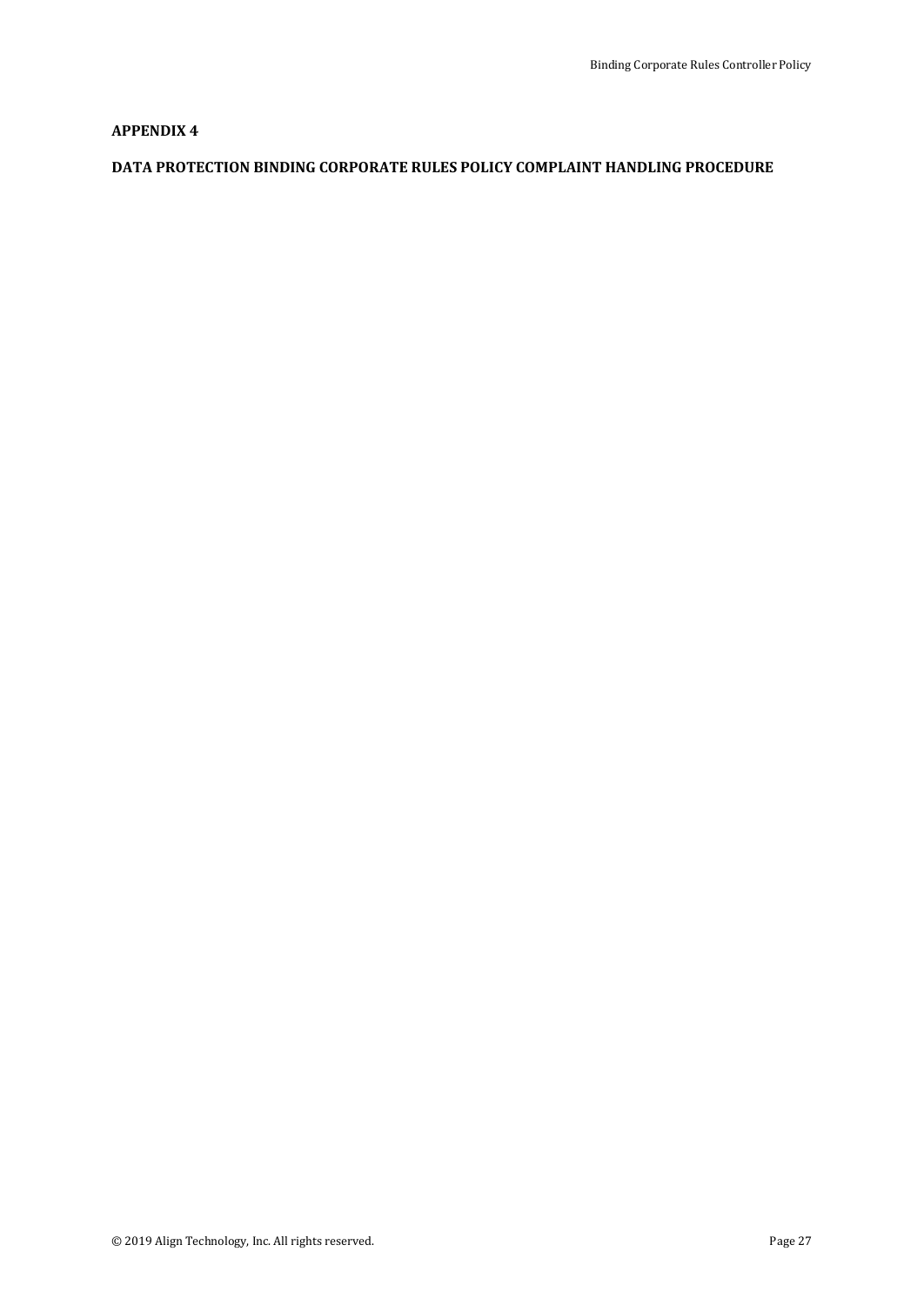### **Data Protection Binding Corporate Rules Controller Policy/Data Protection Binding Corporate Rules Processor Policy**

### **Complaint Handling Procedure**

### **1. Introduction**

1.1. The Data Protection Binding Corporate Rules Controller Policy ("**Controller Policy**") and the Data Protection Binding Corporate Rules Processor Policy ("**Processor Policy**") (together the "**Policies**") safeguard personal information transferred between the Align group members ("**Group Members**"). The content of the Policies is determined by the data protection authorities in the European Member States from which the personal information is transferred and one of their requirements is that Align must have a complaint handling procedure in place. The purpose of this Complaint Handling Procedure is to explain how complaints brought by an individual whose personal information is processed by Align under the Policies are dealt with.

### **2. How individuals can bring complaints**

2.1. Individuals can bring complaints in writing under the Policies by contacting Align's Customer Service Department or by emailing [privacy@aligntech.com.](mailto:privacy@aligntech.com) These are the contact details for all complaints made under the Policies whether Align is collecting and/or using personal information on its own behalf or on behalf of a client.

### **3. Who handles complaints?**

### 3.1. Complaints where Align is a controller

- <span id="page-27-0"></span>3.1.1. Align's Data Protection Officer will handle all complaints arising under the Controller Policy in respect of the collection and use of personal information where Align is the controller of that information. Align's Data Protection Officer, working in conjunction with Customer Service, will liaise with the applicable member/s of the Privacy Working Group, who represent relevant various business and support units, to deal with the complaint. Members of the Privacy Working Group will function as the Departmental Contacts to investigate the complaint and coordinate a response.
- 3.1.2. What is the response time?

Unless exceptional circumstances apply, Customer Service will acknowledge receipt of a complaint to the individual concerned within 5 working days. It will investigate and make a substantive response within one month. If, due to the complexity of the complaint and number of requests, a substantive response cannot be given within this period, Customer Service will advise the complainant accordingly and provide a reasonable estimate (not exceeding two additional months) for the timescale within which a response will be provided.

#### <span id="page-27-1"></span>3.1.3. When a complainant disputes a finding

If the complainant disputes the response of the Departmental Contact or Customer Service (or the individual or department within Align tasked by the Data Protection Officer with resolving the complaint) or any aspect of a finding, and notifies Align accordingly, the matter will be referred to the Data Protection Officer who will review the case with another representative of the Legal Department and advise the complainant of his/her decision either to accept the original finding or to substitute a new finding. The Data Protection Officer will respond to the complainant within three months of the referral. As part of the review the Data Protection Officer may arrange to meet the parties in an attempt to resolve the complaint.

If the complaint is upheld, the Data Protection Officer will arrange for any necessary steps to be taken as a consequence.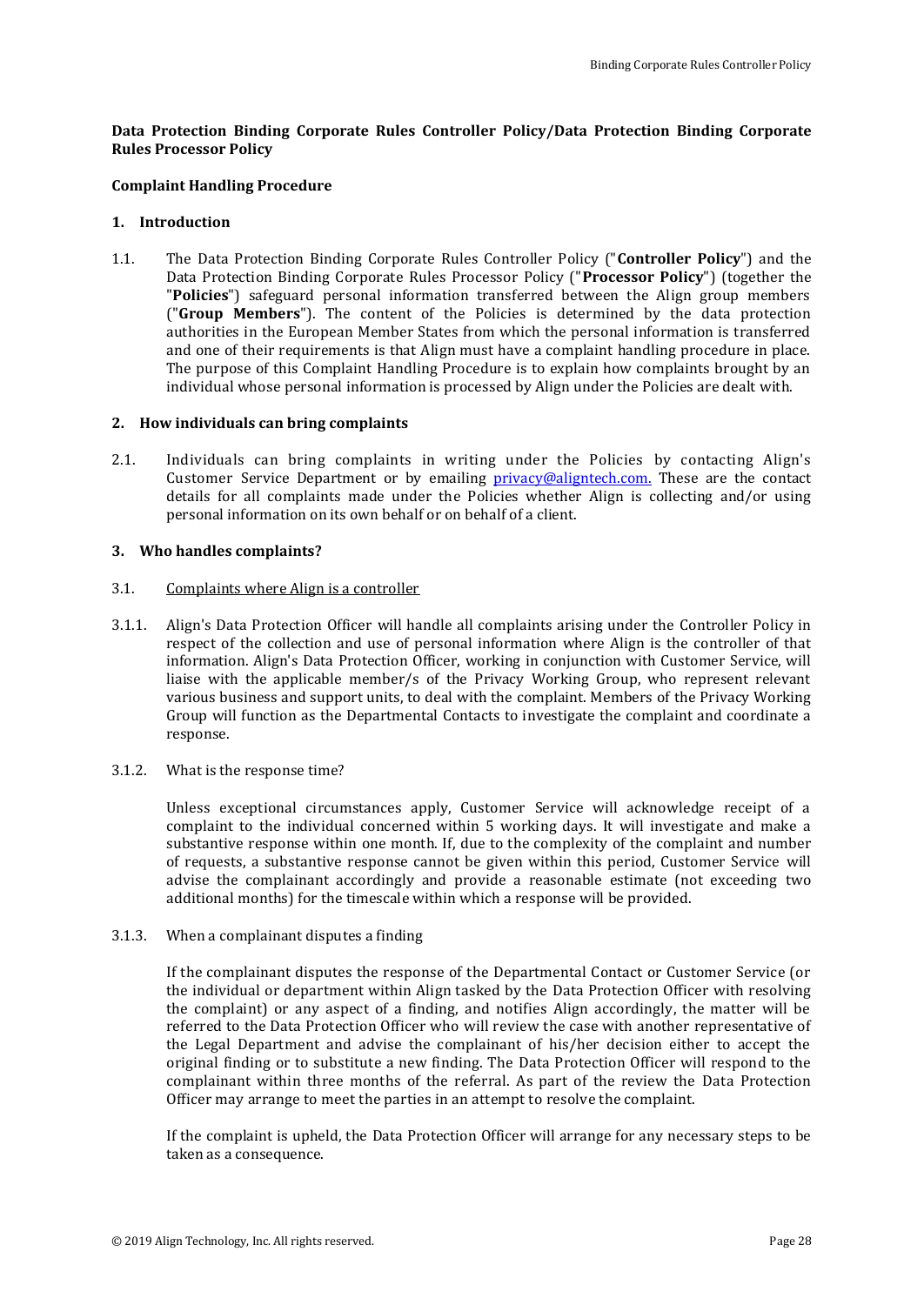#### 3.1.4. Complaint to a data protection authority

Individuals whose personal information is collected and/or used and in accordance with European data protection law also have the right to complain to a European data protection authority and/or to lodge a claim with a court of competent jurisdiction and this will apply where they are not satisfied with the way in which any complaint made to Align has been dealt with. Individuals entitled to such rights will be notified accordingly as part of the complaint handling procedure.

#### 3.1.5. Proceedings before a national court

If an individual wishes to commence court proceedings against Align, on the basis that a European Group Member has processed personal information in breach of the Policies or in breach of applicable data protection laws, then he or she may commence proceedings against that European Group Member in the European territory:

- (a) in which that European Group Member is established; or
- (b) of his or her habitual residence.
- 3.2. Complaints where Align is a processor
- 3.2.1. Where a complaint arises under the Processor Policy in respect of the collection and use of personal information where Align is the processor in respect of that information, Align will communicate the details of the complaint to the client promptly and will act strictly in accordance with the terms of the contract between the client and Align if the client requires Align to deal with the complaint.
- 3.2.2. When a client ceases to exist

In circumstances where a client has disappeared, no longer exists or has become insolvent, and no successor entity has taken its place, individuals whose personal information is collected and/or used in accordance with European data protection law and transferred between Group Members on behalf of that client under the Processor Policy have the right to complain to Align and Align will deal with such complaints in accordance with sections [3.1.1](#page-27-0) to [3.1.3](#page-27-1) of this Complaint Handling Procedure. In such cases, individuals also have the right to complain to a European data protection authority and/or to lodge a claim with a court of competent jurisdiction and this includes where they are not satisfied with the way in which their complaint has been resolved by Align. Individuals entitled to such rights will be notified accordingly as part of the complaint handling procedure.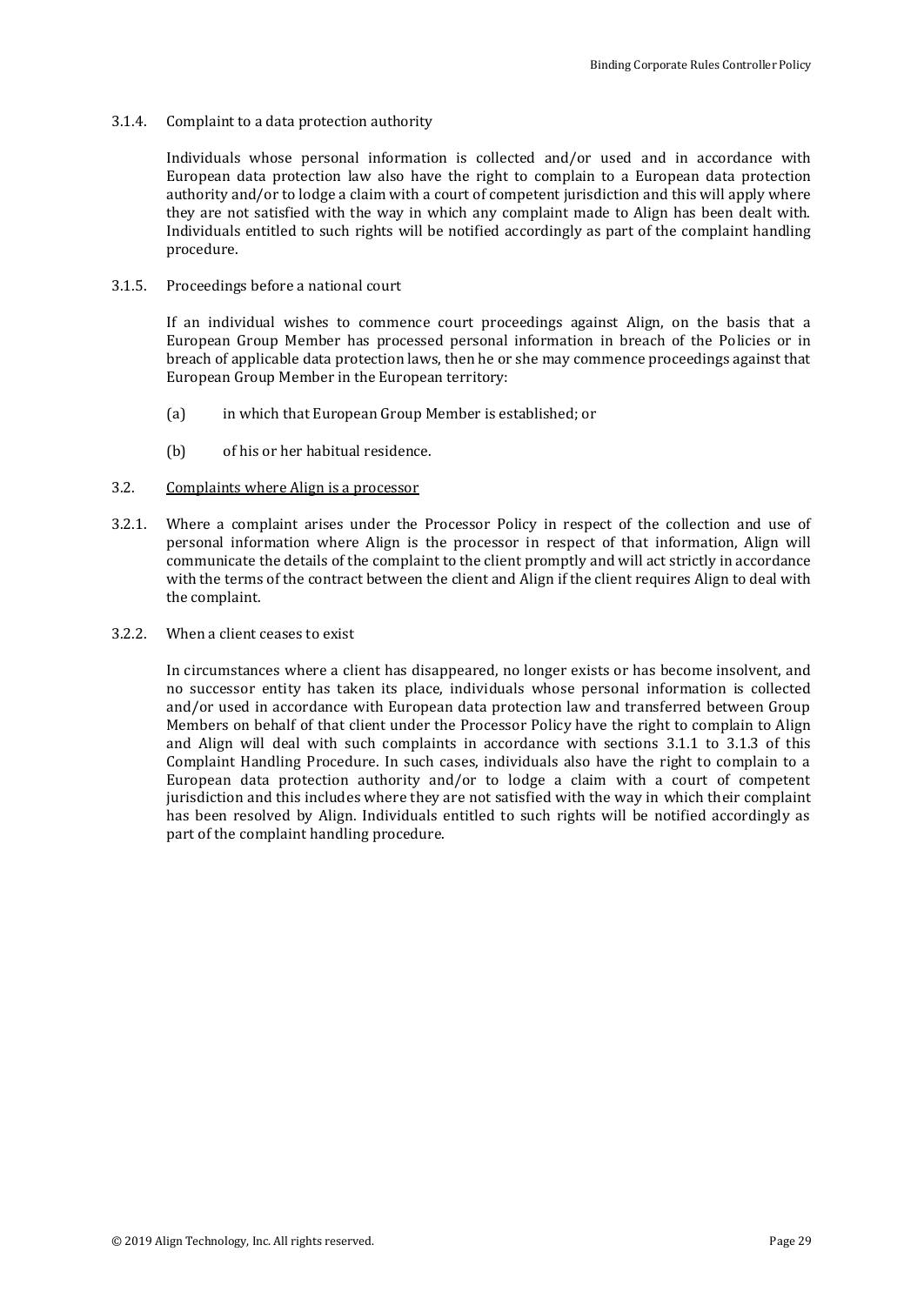### **APPENDIX 5**

### **DATA PROTECTION BINDING CORPORATE RULES POLICY CO-OPERATION PROCEDURE**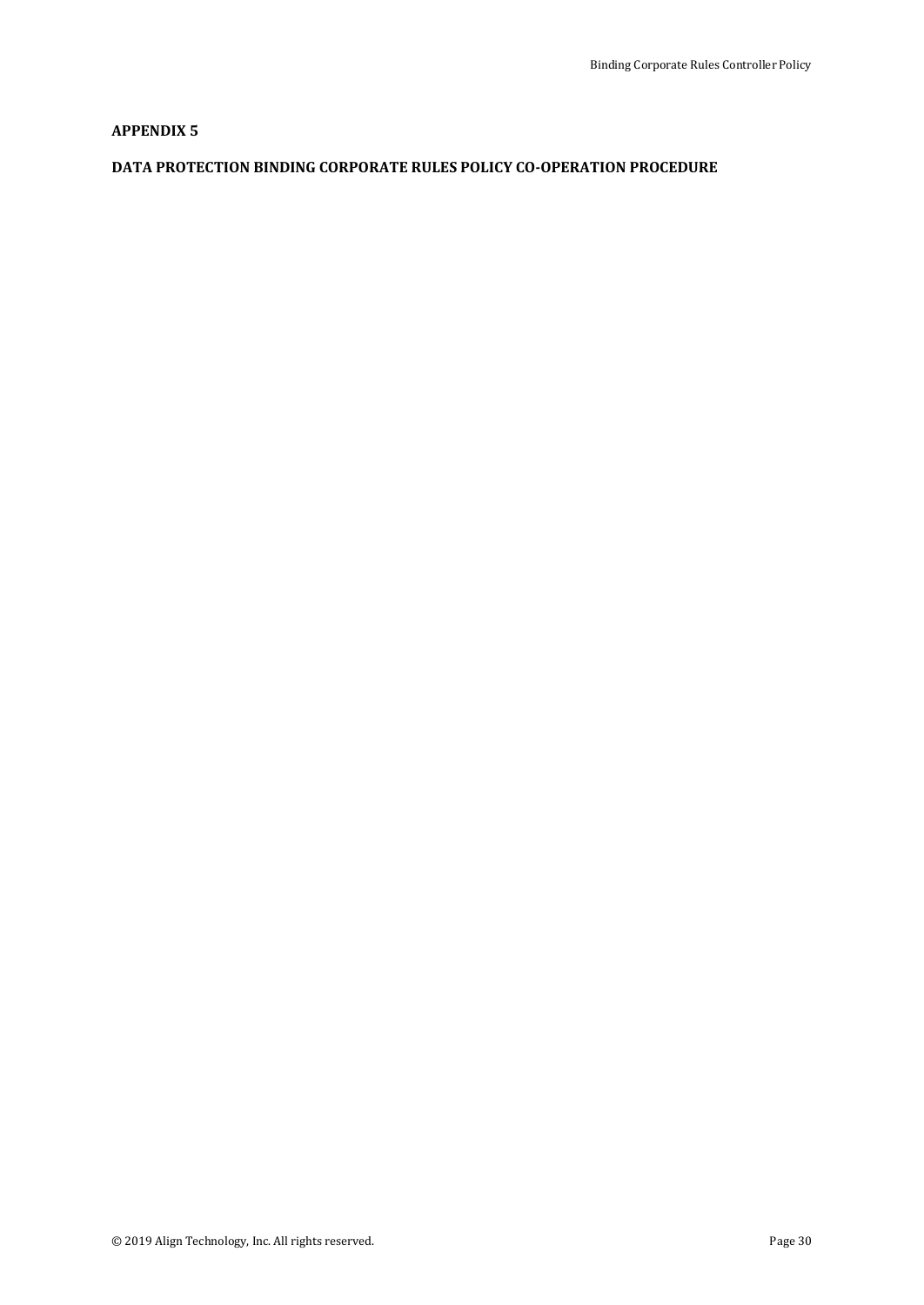### **Data Protection Binding Corporate Rules Controller Policy/Data Protection Binding Corporate Rules Processor Policy**

### **Co-operation Procedure**

### **1. Introduction**

1.1. This Co-operation Procedure sets out the way in which Align will co-operate with the European<sup>4</sup> data protection authorities in relation to the Data Protection Binding Corporate Rules Controller Policy and the Data Protection Binding Corporate Rules Processor Policy (together the "**Policies**").

### **2. Co-operation Procedure**

- 2.1. Where required, Align will make the necessary personnel available for dialogue with a European data protection authority in relation to the Policies.
- 2.2. Align will actively review and consider:
	- (a) any decisions made by relevant European data protection authorities on any data protection law issues that may affect the Policies; and
	- (b) the views of the European Data Protection Board as outlined in its published guidance on Binding Corporate Rules for data controllers and Binding Corporate Rules for data processors.
- 2.3. Subject to applicable law and respect for the confidentiality and trade secrets of the information provided, Align will provide upon request copies of the results of any audit of the Policies to a relevant European data protection authority.
- 2.4. Where any Align group member ("**Group Member**") is located within the jurisdiction of a data protection authority based in Europe, Align agrees that that particular data protection authority may audit that Group Member for the purpose of reviewing compliance with the Policies, in accordance with the applicable law of the country in which the Group Member is located, or, in the case of a Group Member located outside Europe, in accordance with the applicable law of the European country from which the personal information is transferred under the Policies (which, when Align acts as a processor on behalf of a third party controller, will be determined by the place of establishment of the controller) on giving reasonable prior notice and during business hours, with full respect to the confidentiality of the information obtained and to the trade secrets of Align.
- 2.5. Align agrees to abide by a decision of the applicable data protection authority where a right to appeal is not exercised on any issues relating to the interpretation and application of the Policies.

-

<sup>4</sup> References to Europe for the purposes of this document includes the EEA and Switzerland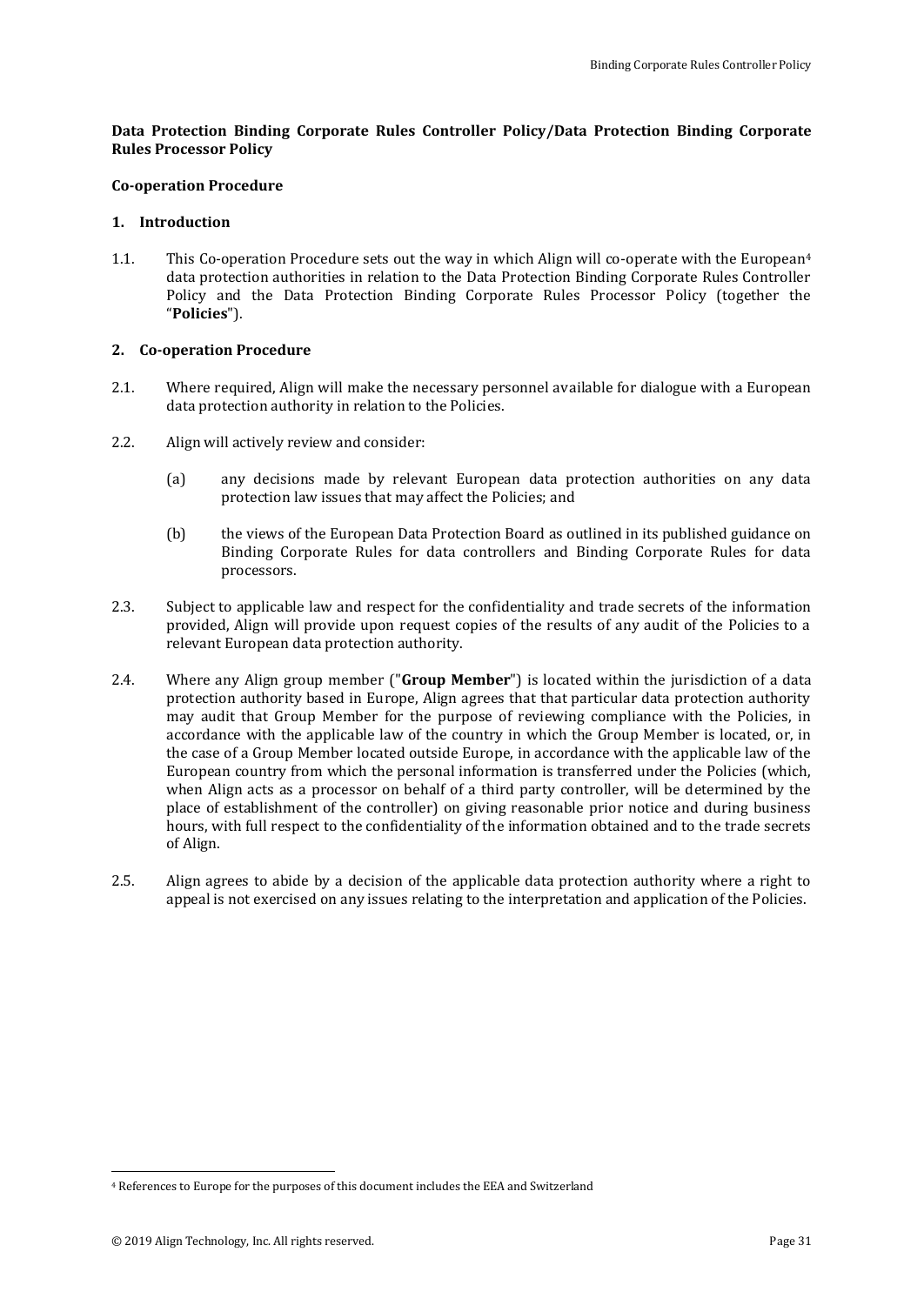### **APPENDIX 6**

### **DATA PROTECTION BINDING CORPORATE RULES POLICY UPDATING PROCEDURE**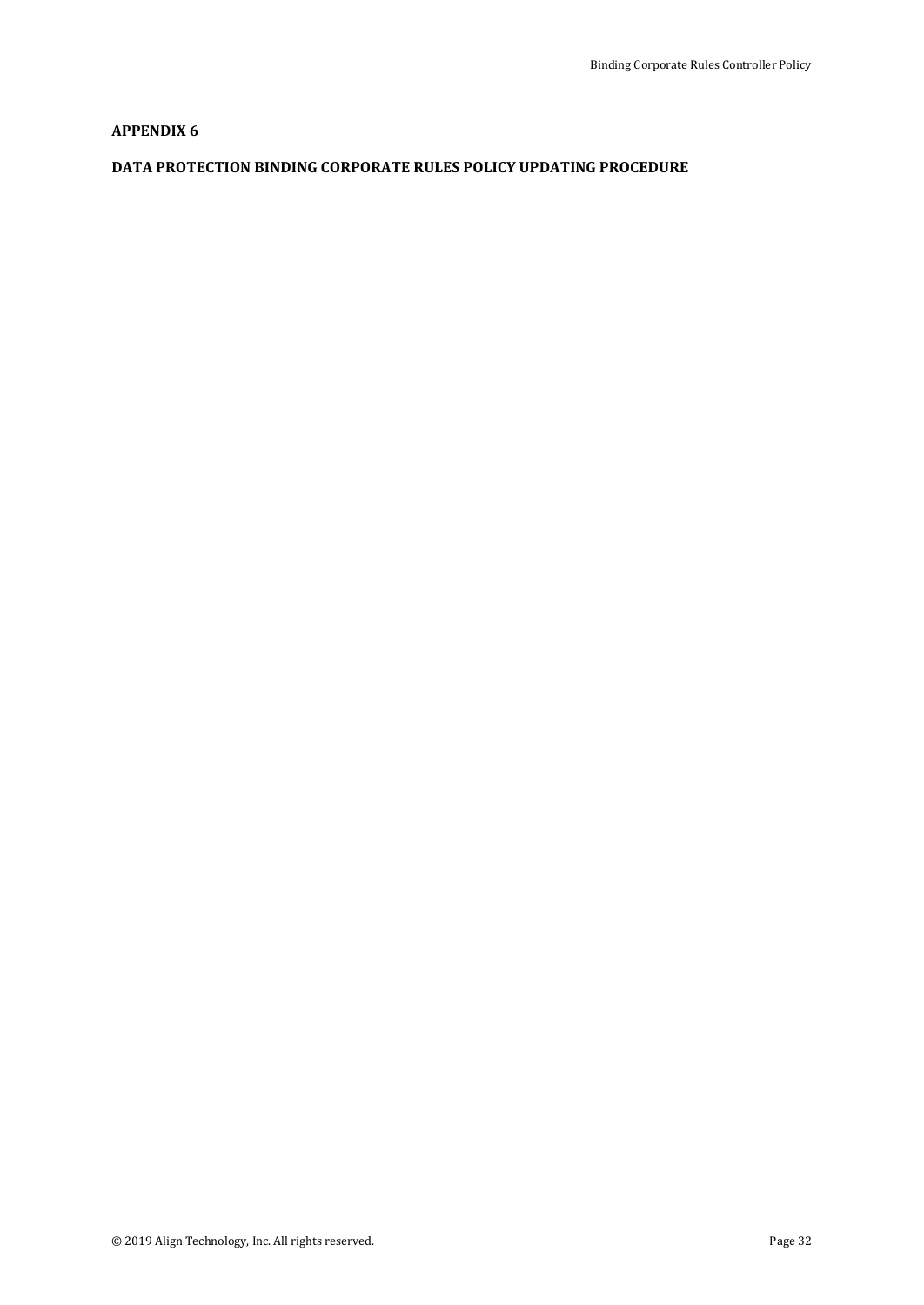### **Data Protection Binding Corporate Rules Controller Policy/Data Protection Binding Corporate Rules Processor Policy**

### **Updating Procedure**

### **1. Introduction**

1.1. This Data Protection Binding Corporate Rules Updating Procedure sets out the way in which Align will communicate changes to the Data Protection Binding Corporate Rules Controller Policy ("**Controller Policy**") and to the Data Protection Binding Corporate Rules Processor Policy ("**Processor Policy**") (together the "**Policies**") to the European<sup>5</sup> data protection authorities, data subjects, its clients and to the Align group members ("**Group Members**") bound by the Policies.

### **2. Material changes to the Policies**

- 2.1. Align will communicate any material changes to the Policies as soon as is reasonably practical to the Dutch data protection authority and to any other relevant European data protection authorities.
- 2.2. Where a change to the Processor Policy materially affects the conditions under which Align processes personal information on behalf of any client under the terms of its contract with Align, Align will also communicate such information to any affected client. If such change is contrary to any term of the contract between Align and that client, Align will communicate the proposed change before it is implemented, and with sufficient notice to enable affected clients to object.
- 2.3. If an affected client objects to the proposed change before it is implemented, Align will escalate the objection to the Data Protection Officer to consider, discuss with the affected client and resolve. If the Data Protection Officer cannot resolve the objection to the satisfaction of the affected client, then Align may choose not to implement the change or, alternatively, the affected client may terminate Align's data processing in accordance with the terms of its contract.

### **3. Administrative changes to the Policies**

- 3.1. Align will communicate changes to the Policies which are administrative in nature (including changes in the list of Group Members) or which have occurred as a result of a change of applicable data protection law in any European country, through any legislative, court or supervisory authority measure to the Dutch data protection authority and to any other relevant European data protection authorities at least once a year. Align will also provide a brief explanation to the Dutch data protection authority and to any other relevant data protection authorities of the reasons for any notified changes to the Policies.
- 3.2. Align will make available changes to the Processor Policy which are administrative in nature (including changes in the list of Group Members) or which have occurred as a result of a change of applicable data protection law in any European country, through any legislative, court or supervisory authority measure to any client on whose behalf Align processes personal information.

### **4. Communicating and logging changes to the Policies**

- 4.1. Align will communicate all changes to the Policies, whether administrative or material in nature, to the Group Members bound by the Policies without undue delay and to the data subjects who benefit from the Policies via [www.aligntech.com.](http://www.aligntech.com/) The Policies contain a change log which sets out the date each Policy is revised and the details of any revisions made.
- 4.2. Align's Data Protection Officer will maintain an up to date list of the changes made to the Policies, the list of Group Members bound by the Policies and a list of the sub-processors appointed by

-

<sup>5</sup> References to Europe for the purposes of this document includes the EEA and Switzerland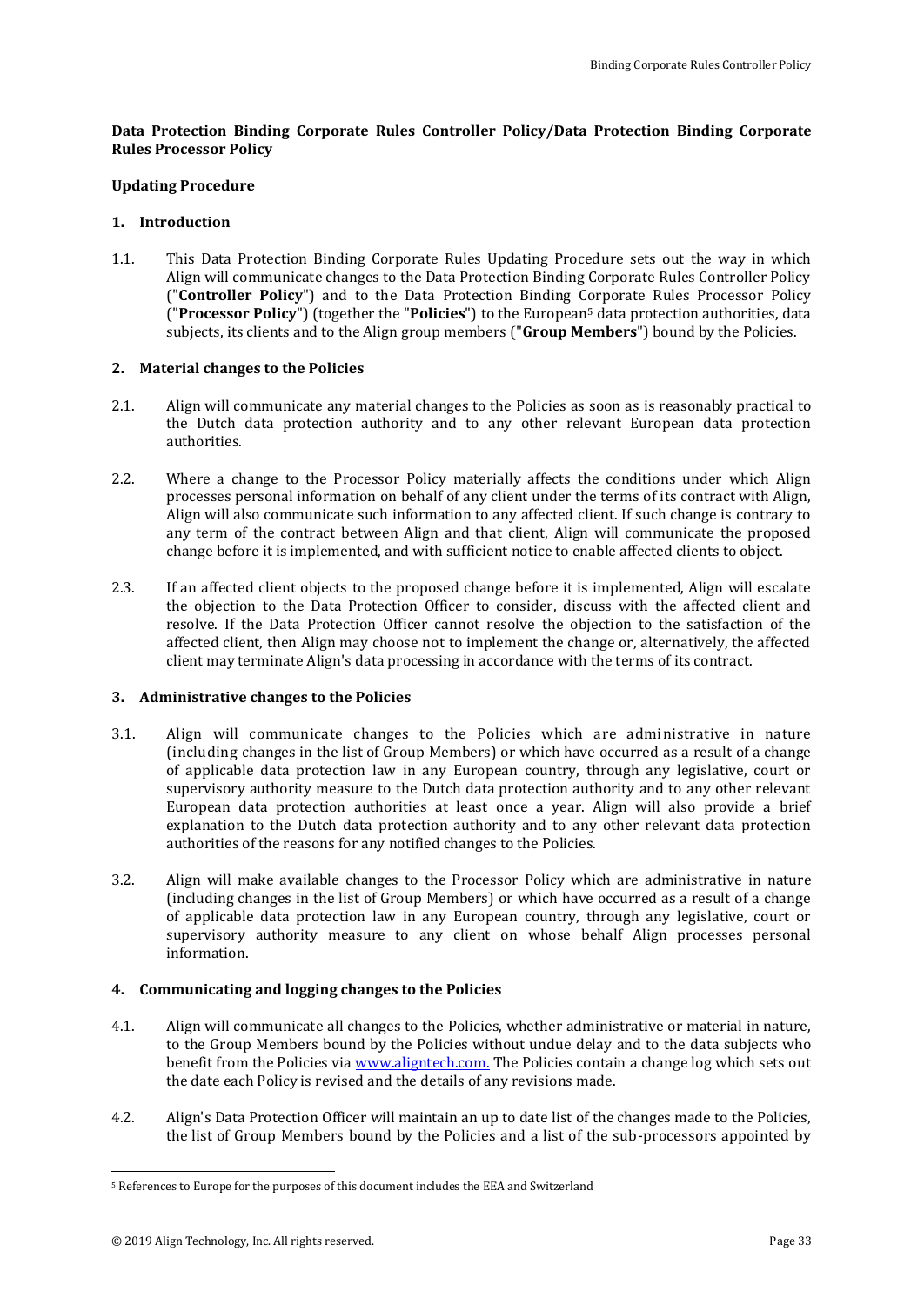Align to process personal information on behalf of its clients. This information will be available on request from Align.

### **5. New Group Members**

5.1. Align's Data Protection Officer will ensure that all new Group Members are bound by the Policies before a transfer of personal information to them takes place.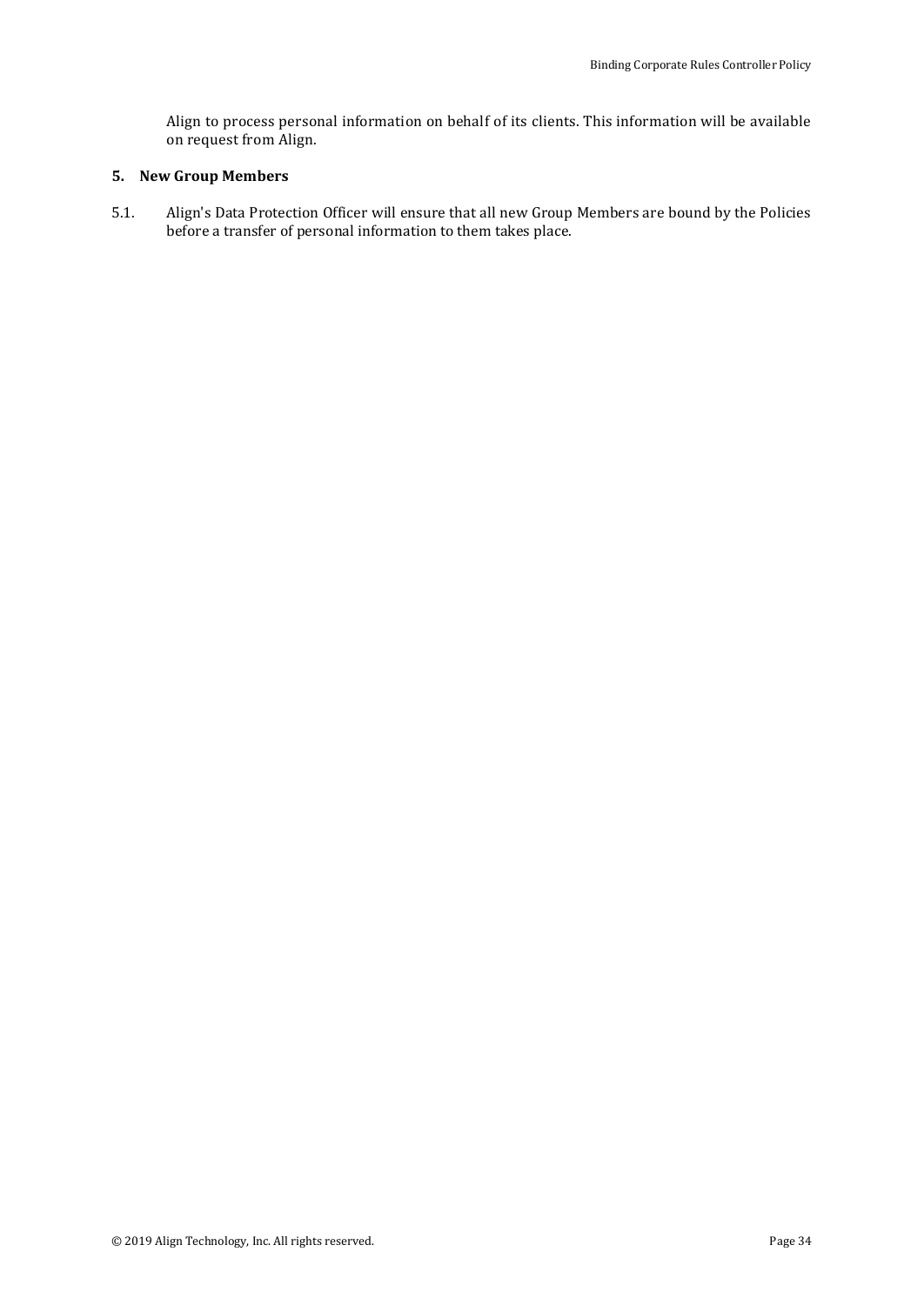### **APPENDIX 7**

### **GOVERNMENT DATA REQUEST PROCEDURE**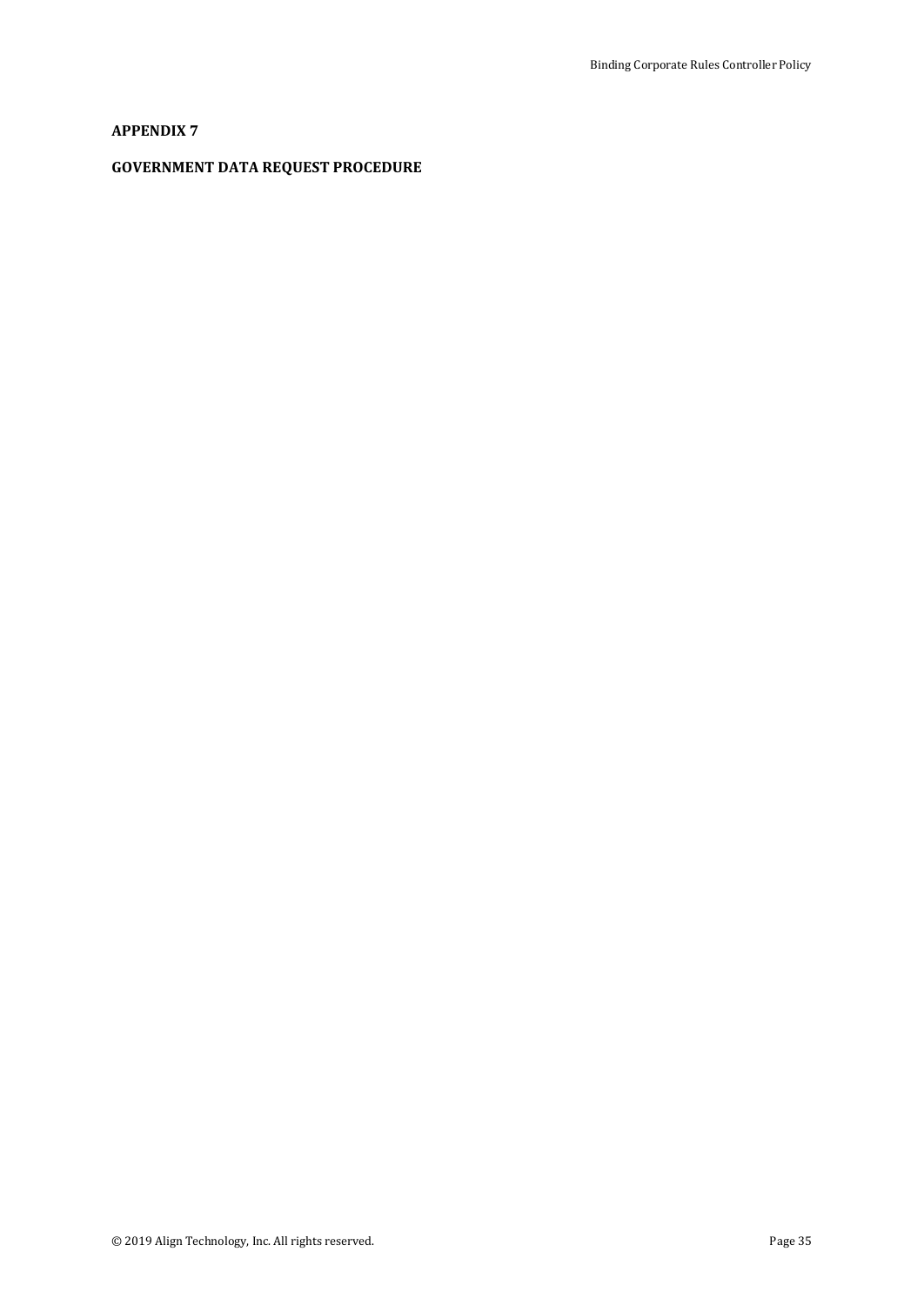### **Data Protection Binding Corporate Rules Controller Policy**

### **Government Data Request Procedure**

### **1. Background**

- 1.1. Align's Binding Corporate Rules: Government Data Request Procedure sets out Align's procedure for responding to a request received from a law enforcement or other government authority or state security body (together the "**Requesting Authority")** to disclose personal information processed by Align (hereafter "**Data Disclosure Request").**
- 1.2. Where Align receives a Data Disclosure Request, it will handle that Data Disclosure Request in accordance with this Procedure. If applicable data protection law(s) require a higher standard of protection for personal information than is required by this Procedure, Align will comply with the relevant requirements of applicable data protection law(s).

### **2. General principle on Data Disclosure Requests**

- 2.1. As a general principle, Align does not disclose personal information in response to a Data Disclosure Request unless either:
	- (a) it is under a compelling legal obligation to make such disclosure; or
	- (b) taking into account the nature, context, purposes, scope and urgency of the Data Disclosure Request and the privacy rights and freedoms of any affected individuals, there is an imminent risk of serious harm that merits compliance with the Data Disclosure Requests in any event.
- 2.2. For that reason, unless it is legally prohibited from doing so or there is an imminent risk of serious harm, Align will notify and cooperate with the competent data protection authorities (and where it processes the requested personal information on behalf of a client, the client) in order to address the Data Disclosure Request.

### **3. Handling of a Data Disclosure**

### *3.1. Receipt of a Data Disclosure Request*

- 3.1.1. If an Align Group Member receives a Data Disclosure Request, the recipient of the request must pass it to Align's Data Protection Officer immediately upon receipt, indicating the date on which it was received together with any other information which may assist Align's Data Protection Officer to deal with the request.
- 3.1.2. The request does not have to be made in writing, made under a Court order, or mention data protection law to qualify as a Data Disclosure Request.

### *3.2. Initial steps*

3.2.1. Align's Data Protection Officer will carefully review each and every Data Disclosure Request on a case-by-case basis. Align's Data Protection Officer will liaise with the legal department as appropriate to deal with the request to determine the nature, context, purposes, scope and urgency of the Data Disclosure Request, as well as its validity under applicable laws, in order to identify whether action may be needed to challenge the Data Disclosure Request.

### **4. Notice of a Data Disclosure Request**

### *4.1. Notice to the client*

4.1.1. Where Align is processing personal information on behalf of a client, after assessing the nature,